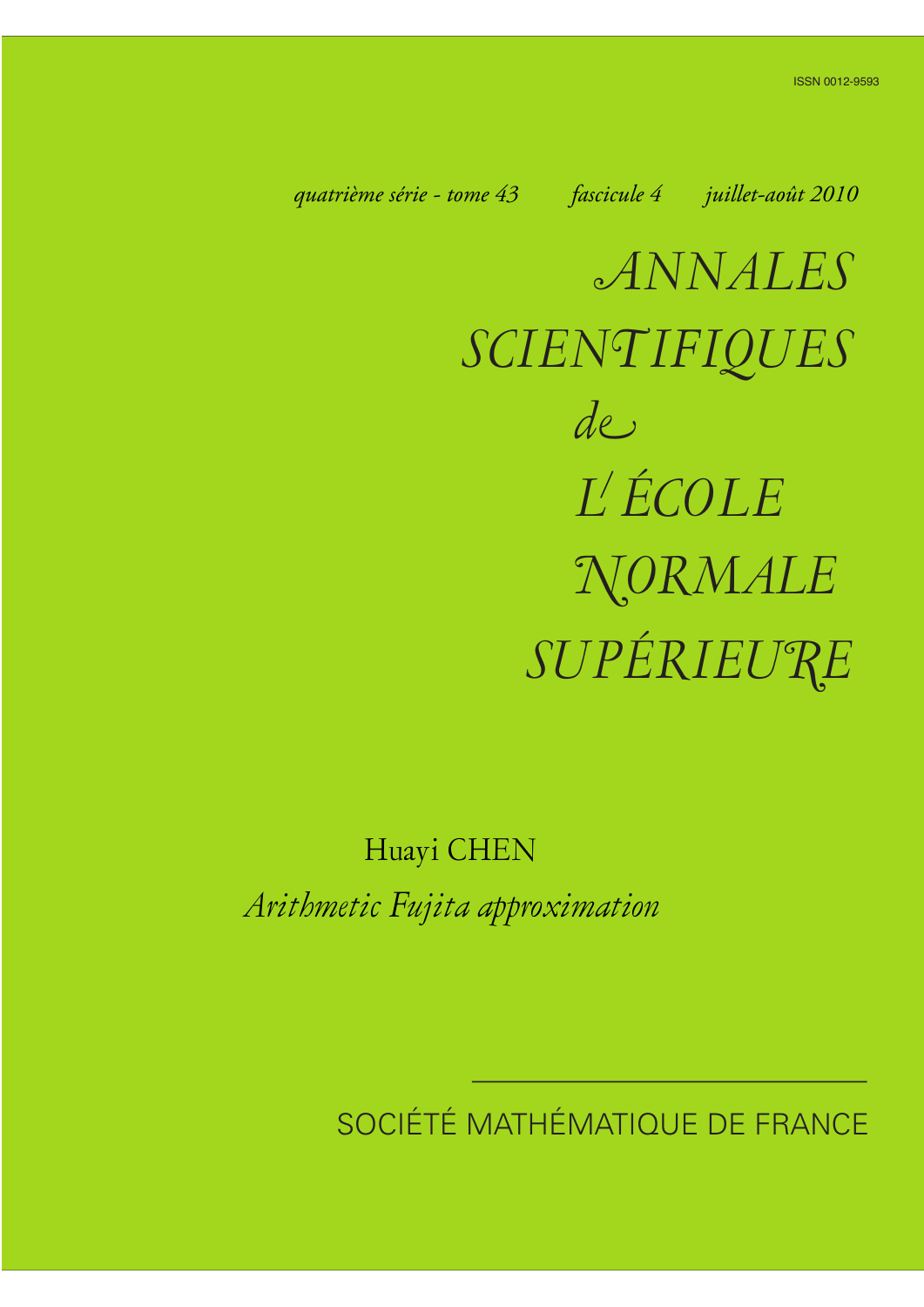*Ann. Scient. Éc. Norm. Sup.* 4 e série, t. 43, 2010, p. 555 à 578

# ARITHMETIC FUJITA APPROXIMATION

# BY HUAYI CHEN

ABSTRACT. – We prove an arithmetic analogue of Fujita's approximation theorem in Arakelov geometry, conjectured by Moriwaki, by using measures associated to R-filtrations.

R. – On démontre un analogue arithmétique du théorème d'approximation de Fujita en géométrie d'Arakelov — conjecturé par Moriwaki — par les mesures associées aux R-filtrations.

### **1. Introduction**

Fujita approximation is an approximative version of Zariski decomposition of pseudoeffective divisors [20]. Let X be a projective variety defined over a field K and L be a *big* line bundle on X, i.e., the *volume* of L, defined as

$$
\mathrm{vol}(L):=\limsup_{n\to\infty}\frac{\mathrm{rk}_K\,H^0(X,L^{\otimes n})}{n^{\dim X}/(\dim X)!},
$$

is strictly positive. Fujita's approximation theorem asserts that, for any  $\varepsilon > 0$ , there [ex](#page-23-0)ist a projective birational morp[hi](#page-23-1)sm  $\nu : X' \rightarrow X$ , an integer  $p > 0$ , together with a [dec](#page-23-2)omposition  $\nu^*(L^{\otimes p}) \cong A \otimes E$ , where A is an ample line bundle, E is effective, such that  $p^{-\dim X} \text{vol}(A) \geq \text{vol}(L) - \varepsilon$ . This theorem had been proved by Fujita himself [7] in characteristic 0 case (see also [4]) before it[s ge](#page-23-3)neralization to any charact[eri](#page-23-4)[stic](#page-23-5) [c](#page-23-6)[ase b](#page-23-7)y Takagi [17]. It is the source of many important results concerning big divisors and the volume function in algebraic geometry, such as the vol[um](#page-23-8)[e fu](#page-23-9)nction as a limit, its log-concavity and differentiability, etc. We refer readers to  $[10, 11.4]$  for a survey, see also  $[1, 5, 6, 11]$ .

<span id="page-1-0"></span>The arithmetic analogue of the volume function and the arithmetic bigness in Arakelov geometry have been introduced by Moriwaki [12, 13]. Let K be a number field and  $\mathcal{O}_K$  be its integer ring. Let X be a projective arithmetic variety of total dimension d over Spec  $\mathcal{O}_K$ . For any Hermitian line bundle  $\overline{Z}$  on  $\chi$ , the *arithmetic volume* of  $\overline{Z}$  is defined as

(1) 
$$
\widehat{\mathrm{vol}}(\overline{\mathcal{L}}) := \limsup_{n \to \infty} \frac{\widehat{h}^0(\mathcal{X}, \overline{\mathcal{L}}^{\otimes n})}{n^d/d!},
$$

ANNALES SCIENTIFIQUES DE L'ÉCOLE NORMALE SUPÉRIEURE 0012-9593/04/© 2010 Société Mathématique de France. Tous droits réservés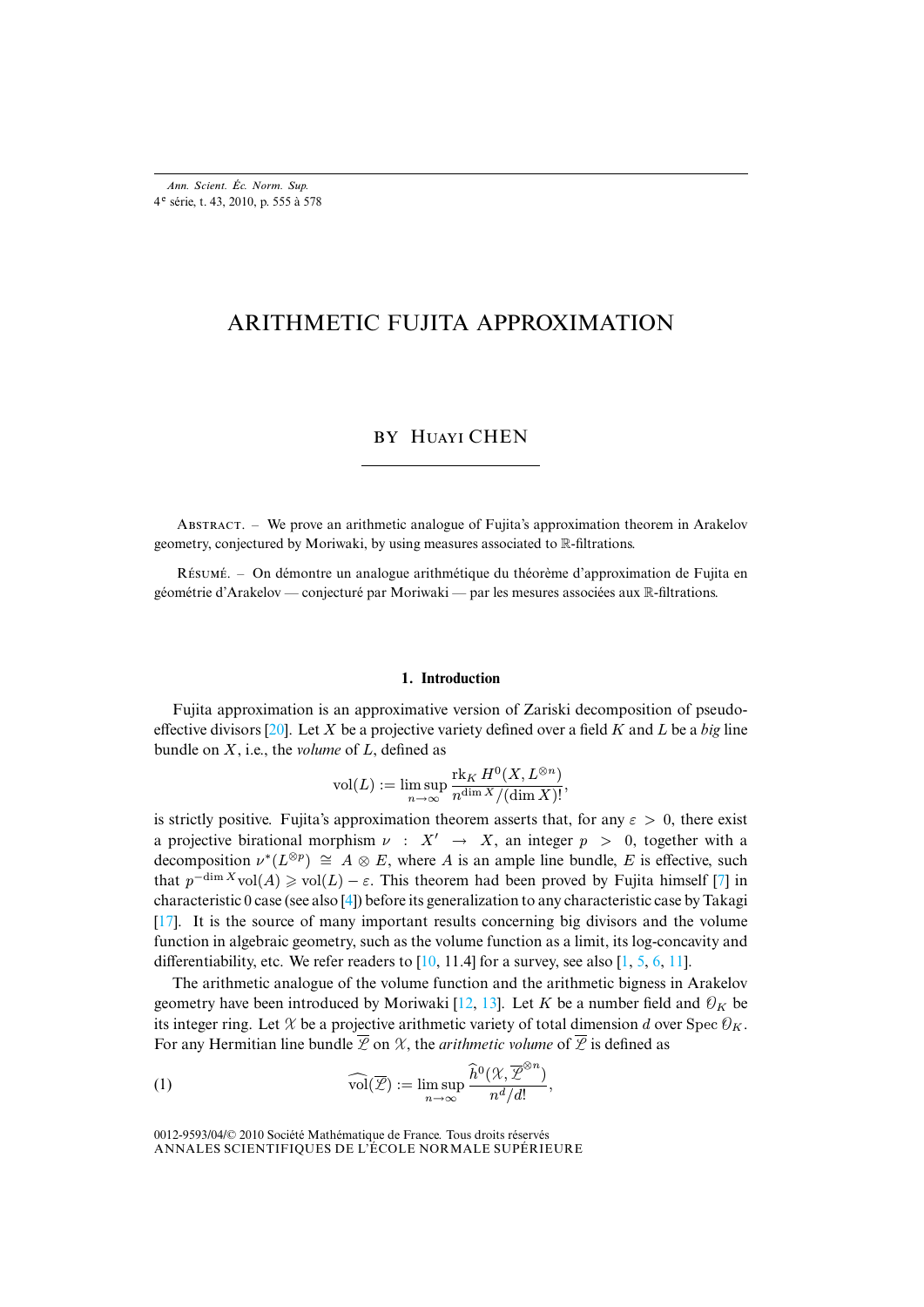where

$$
\widehat{h}^0(\mathcal{X}, \overline{\mathcal{L}}^{\otimes n}) := \log | \{ s \in H^0(\mathcal{X}, \mathcal{L}^{\otimes n}) | ||s||_{\rm sup} \leq 1 \} |.
$$

Similarly,  $\overline{Z}$  is said to be (arithmetically) *big* if  $\widehat{vol}(\overline{Z}) > 0$ . In [13, 14], Moriwaki has proved that the arithmetic volume function is [con](#page-1-0)tinu[o](#page-23-9)us with respect to  $\overline{Z}$ , and admits a unique continuous extension to  $\widehat{\text{Pic}}(\mathcal{X})_{\mathbb{R}}$ . In [13], he [aske](#page-23-10)d the following question (Remark 5.9 *loc. cit.*): *does the Fujita approximation hold in the arithmetic case?* A consequence of this conjecture is tha[t th](#page-23-11)e right-hand side of  $(1)$  is actually a limit (see [13, Remark 4.1]), which is similar to a result of Rumely, Lau and Varley  $[16]$  on the existence of the sectional capacity of Hermitian line bundles.

Recall that in [3], the author has proved that, by slope method, one can associate naturally a sequence of Borel probability measures  $(\eta_n)_{n\geq 1}$  on R to the Hermitian line bundle  $\overline{\mathcal{L}}$  such that

$$
\widehat{\deg}(\pi_*(\overline{\mathcal{L}}^{\otimes n})) = [K:\mathbb{Q}] \operatorname{rk}(\pi_*(\overline{\mathcal{L}}^{\otimes n})) \int_{\mathbb{R}} x \eta_n(\mathrm{d} x).
$$

In this probabilistic framework, the existence of sectional capacity is interpreted as the convergence of the sequence of expectations  $(\int_{\mathbb{R}} x \eta_n(dx))_{n \geq 1}$ . The author has actually proved the vague convergence of the sequence  $(\eta_n)_{n\geq 1}$  to a Borel probability measure, under the ampleness hypothesis of  $\mathcal{L}_K$ .

In this article, we consider another sequence  $(\nu_n)_{n\geq 1}$  of Borel probability measures defined by the successive minima of  $\pi_*(\overline{Z}^{\otimes n})$  and establish its vague convergence under the bigness hypothesis of  $\mathcal{L}_K$ . By the arithmetic Riemann-Roch theorem of Gillet and Soulé [9],  $\widehat{h}^0(\pi_*(\overline{\mathcal{L}})^{\otimes n})$  is compared to  $[K:\mathbb{Q}]$  rk $(\pi_*(\overline{\mathcal{L}}^{\otimes n})) \int_0^\infty x \nu_n(\text{d}x)$  and it follows that

$$
\widehat{\mathrm{vol}}(\overline{\mathcal{L}})=\lim_{n\to\infty}\frac{\widehat{h}^0(\mathcal{X},\overline{\mathcal{L}}^{\otimes n})}{n^d/d!}=[K:\mathbb{Q}]d\mathrm{vol}(\mathcal{L}_K)\int_0^\infty x\,\nu(\mathrm{d} x),
$$

where  $\nu$  denotes the vague limit of  $\nu_n$ .

By developing a variant of the convergence result, we prove the arithmetic Fujita approximati[on. O](#page-20-0)ne difficulty is that, if  $\overline{\mathcal{C}}$  is an ample Hermitian line subbundle of  $\overline{\mathcal{L}}$  which approx[ima](#page-23-7)tes well  $\overline{Z}$ , then in general the section algebra of  $\mathcal{U}_K$  does not approximate that of  $\mathcal{L}_K$  at all. In fact, it approximates only the graded linear series of  $\mathcal{L}_K$  generated by small sections (see  $\S 4.3$ ). To overcome this difficulty, we need a recent result of Lazarsfeld and Mustata [11] on a very general approximation theorem for graded linear series of a big line bundle on a projective variety. It permits to approximate th[e gra](#page-23-12)ded linear series of the generic fiber generated by small sections.

Shortly after the first version of this article had been written, X. Yuan told me that he was working on the same subject and had obtained (see [19]) the arithmetic Fujita approximation independently by using a different method inspired by [11].

The organization of this article is as follows. In the second section, we introduce the notion of approximable graded algebras and study their asymptotic properties. We then recall the notion of Borel measures associated to filtered vector spaces. At the end of the section, we establish a convergence result for filtered approximable algebras. In the third section, we recall the theorem of Lazarsfeld and Mustata on the approximability of certain graded linear series. We then describe some approximable graded linear series which come from the arithmetic of a Hermitian line bundle on an arithmetic projective variety. The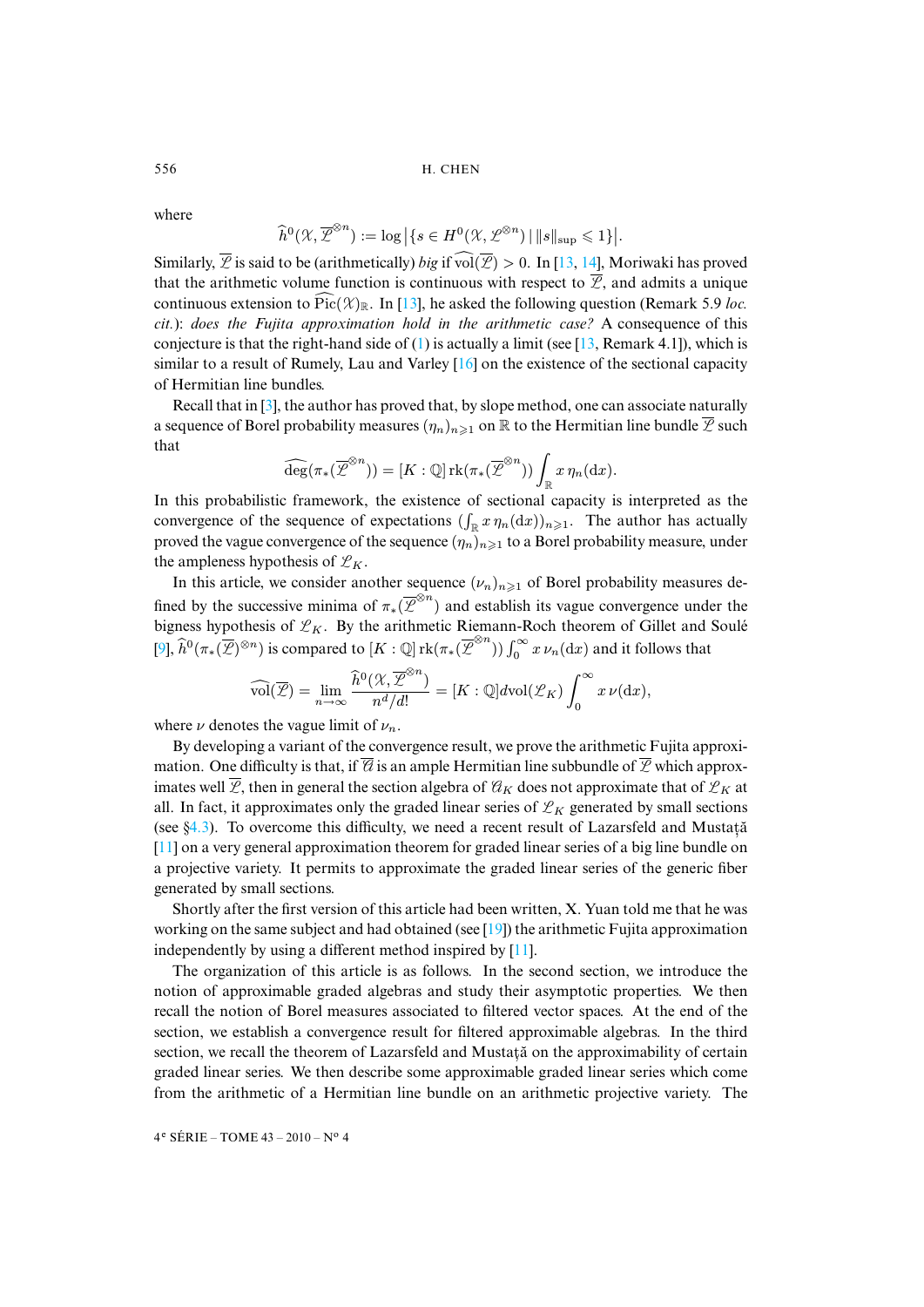main theorem of the article is established in the fourth section. We prove that the arithmetic volume of a big Hermitian line bundle can be approximated by the arithmetic volume of its graded linear series of finite type, which implies the Moriwaki's conjecture. We also prove that, if a graded linear series generated by small sections approximates well a big Hermitian line bundle  $\overline{Z}$ , then it also approximates well the asymptotic measure of  $\overline{Z}$  truncated at 0.

### **Acknowledgements**

This work has been inspired by a talk of A. Moriwaki at the *Institut de Mathématiques de Jussieu* to whom I would like to express my gratitude. I would like to thank J.-B. Bost for stimulating suggestions and for remarks. I also thank R. Berman, S. Boucksom, A. Chambert-Loir, C. Mourougane and C. Soulé for discussions and remarks. I am also grateful to X. Yuan and S. Zhang for letter communications. Part of results presented in this article have been obtained during my visit to the *Institut des Hautes Études Scientifiques*. I would like to thank the institute for its hospitality. Finally, I would like to thank the referee for very helpful suggestions and remarks.

#### **2. Approximable algebras and asymptotic measures**

In [3], the author has used the measures [ass](#page-23-11)ociated to filtered vector spaces to study asymptotic invariants of Hermitian line bundles. Several convergence results have been established for graded algebras equipped with R-filtrations under the finite generation condition on the underlying graded algebra [3, Theorem 3.4.3]. However, some graded algebras coming naturally from the arithmetic do not satisfy this condition. In this section, we generalize the convergence result to a so-called *approximable graded algebra* case.

### **2.1. Approximable graded algebras**

[I](#page-23-2)n the study of projective v[ariet](#page-23-7)ies, graded algebras are natural objects which often appear as graded linear series of a line bundle. In genera[l, su](#page-23-7)ch graded algebras are not always finitely generated. However, according to approximation theorems due to Fujita [7], Takagi  $[17]$ , Lazarsfeld and Mustat $\ddot{a}$  [11] etc., they can often be approximated arbitrarily closely by their graded subalgebras of finite type. Inspired by  $[11]$ , we formalize this observation as a notion. In this section,  $K$  denotes an arbitrary field. All algebras and all vector spaces are supposed to be over  $K$ .

DEFINITION 2.1. – Let  $B = \bigoplus_{n \geq 0} B_n$  be an integral graded K-algebra. We say that B is *approximable* if the following conditions are verified:

- (a) all vector spaces  $B_n$  are finite dimensional and  $B_n \neq 0$  for sufficiently large n;
- (b) for any  $\varepsilon \in (0,1)$ , there exists an integer  $p_0 \ge 1$  such that, for any integer  $p \ge p_0$ , one has

$$
\liminf_{n \to \infty} \frac{\text{rk}(\text{Im}(S^n B_p \to B_{np}))}{\text{rk}(B_{np})} > 1 - \varepsilon,
$$

where  $S^n B_p \to B_{np}$  is the canonical homomorphism defined by the algebra structure on B.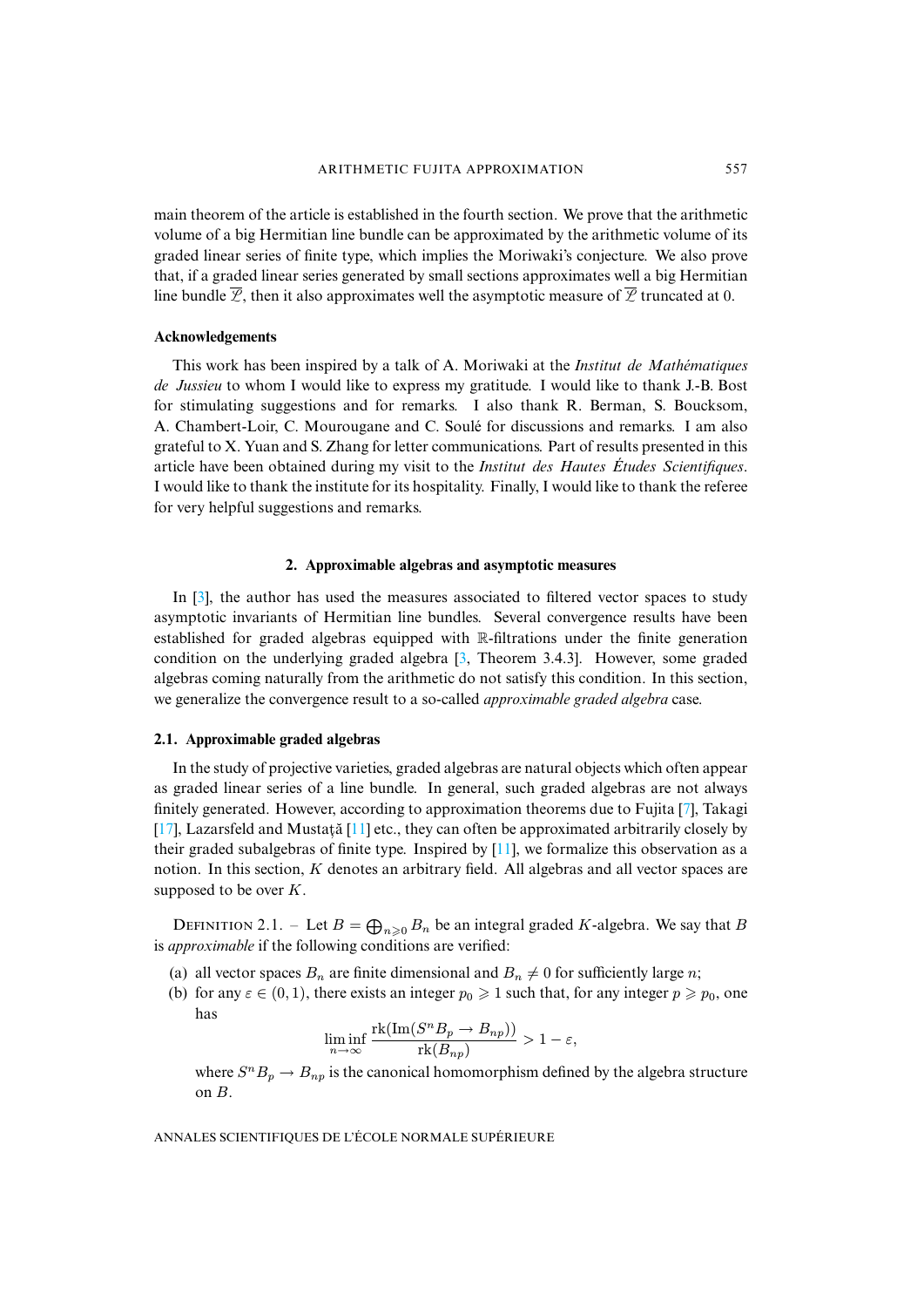REMARK 2.2. – The condition (a) serves to exclude the degenerate case so that the presentation becomes simpler. In fact, if an integral graded algebra B is not concentrated on  $B_0$ , then by choosing an integer  $q \geq 1$  such that  $B_q \neq 0$ , we obtain a new graded algebra  $\bigoplus_{n\geqslant 0} B_{nq}$  which verifies (a). This new algebra often contains the information about B in which we are interested.

EXAMPLE 2.3. – The following are some examples of approximable graded algebras.

- 1) If B is an integral graded algebra of finite type such that  $B_n \neq 0$  for sufficiently large n, then it is clearly approximable.
- 2) Let  $X$  be a projective variety over  $Spec K$  and  $L$  be a big line bundle on  $X$ . Then by Fujita's approximation theorem, the total graded linear series  $\bigoplus_{n\geqslant 0} H^0(X,L^{\otimes n})$  of  $L$ [is a](#page-11-0)pproximable.
- 3) More generally, Lazarsfeld and Mus[ta](#page-11-1)ta have shown that, with the notation of 2), any graded subalgebra of  $\bigoplus_{n\geqslant 0} H^0(X,L^{\otimes n})$  containing an ample divisor (see Definition 3.1) and verifying the condition (a) above is approximable.

We shall revisit the examples 2) and 3) in  $\S 3.1$ .

The following properties of approximable graded algebras are quite similar to some classical results on big line bundles.

**PROPOSITION** 2.4. – Let  $B = \bigoplus_{n\geqslant 0} B_n$  be an integral graded algebra which is *approximable. Then there exists a constant*  $a \in \mathbb{N} \setminus \{0\}$  *such that, for any sufficiently large integer p, the algebra*  $\bigoplus_{n\geqslant 0} \text{Im}(S^nB_p\to B_{np})$  *has Krull dimension a. Furthermore, set*  $d(B) := a - 1$ *. The sequence* 

$$
(2) \qquad \qquad \left(\frac{\text{rk}(B_n)}{n^{d(B)}/d(B)!}\right)_{n\geqslant 1}
$$

<span id="page-4-0"></span>*converges in*  $\mathbb{R}_+$ *.* 

*Proof.* – Assume that  $B_m \neq 0$  for all  $m \geq m_0$ , where  $m_0 \in \mathbb{N}$ . Since B is integral, for any integer  $n \geq 1$  and any integer  $m \geq m_0$ , one has

$$
\operatorname{rk}(B_{n+m}) \geqslant \operatorname{rk}(B_n).
$$

For any integer  $p \ge m_0$ , denote by  $a(p)$  the Krull dimension of  $\bigoplus_{n\ge 0} \text{Im}(S^{np}B_p \to B_{np}),$ and define

.

(4) 
$$
f(p) := \liminf_{n \to \infty} \frac{\text{rk}(\text{Im}(S^n B_p \to B_{np}))}{\text{rk}(B_{np})}
$$

The approximable condition shows that  $\lim_{p\to\infty} f(p) = 1$ . Recall that the classical result on Hilbert polynomials implies

<span id="page-4-1"></span>
$$
\mathrm{rk}(\mathrm{Im}(S^n B_p \to B_{np})) \asymp n^{a(p)-1} \qquad (n \to \infty).
$$

Thus, if  $f(p) > 0$ , then  $rk(B_{np}) \approx n^{a(p)-1}$ , and hence by (3), one has  $rk(B_n) \approx n^{a(p)-1}$  $(n \to \infty)$ . So  $a(p)$  is constant if  $f(p) > 0$ . In particular,  $a(p)$  is constant when p is sufficiently large. Denote by  $d(B)$  this constant minus 1.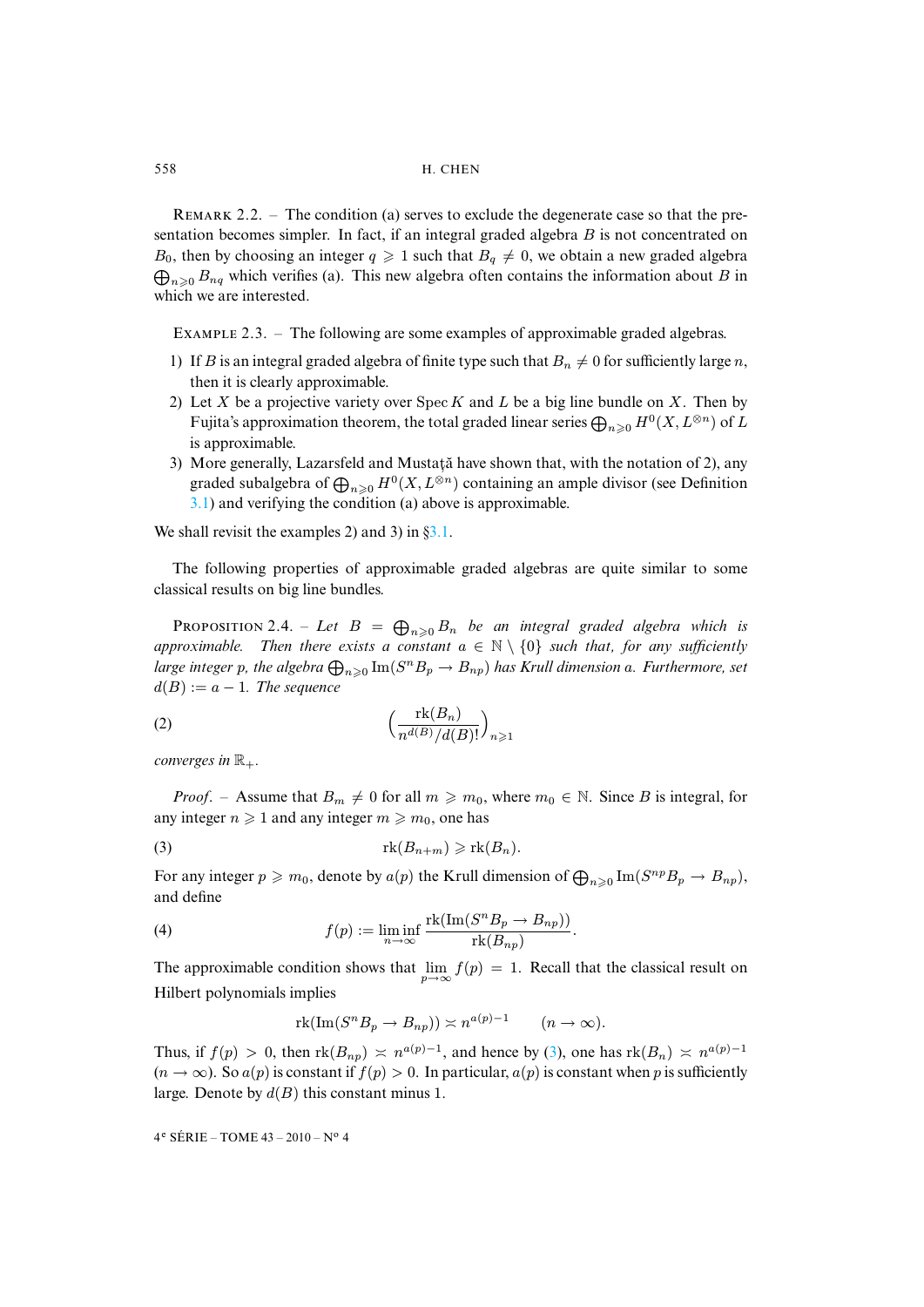In the following, we shall establish the convergence of the sequence  $(2)$ . It suffices to esta[bl](#page-4-0)ish

<span id="page-5-0"></span>(5) 
$$
\liminf_{n \to \infty} \frac{\text{rk}(B_n)}{n^{d(B)}} \geqslant \limsup_{n \to \infty} \frac{\text{rk}(B_n)}{n^{d(B)}}.
$$

By (3), for any integer  $p \ge 1$ , one has

(6)  $\limsup_{n\to\infty}$  $\mathrm{rk}(B_n)$  $\frac{n(B_n)}{n^{d(B)}} = \limsup_{n \to \infty}$  $\operatorname{rk}(B_{np})$  $\frac{\operatorname{Im}(\Sigma_{np})}{(np)^{d(B)}}$  and  $\liminf_{n\to\infty}$  $\mathrm{rk}(B_n)$  $\frac{n(Dn)}{n^{d(B)}} = \liminf_{n \to \infty}$  $\operatorname{rk}(B_{np})$  $\frac{\ln(D_n p)}{(np)^{d(B)}}$ .

Suppose that  $f(p) > 0$ . Then one has

$$
\limsup_{n \to \infty} \frac{\text{rk}(B_{np})}{(np)^{d(B)}} = \left(\limsup_{n \to \infty} \frac{\text{rk}(B_{np})}{\text{rk}(\text{Im}(S^n B_p \to B_{np}))}\right) \cdot \left(\lim_{n \to \infty} \frac{\text{rk}(\text{Im}(S^n B_p \to B_{np}))}{(np)^{d(B)}}\right)
$$

$$
= f(p)^{-1} \lim_{n \to \infty} \frac{\text{rk}(\text{Im}(S^n B_p \to B_{np}))}{(np)^{d(B)}} \leqslant f(p)^{-1} \liminf_{n \to \infty} \frac{\text{rk}(B_{np})}{(np)^{d(B)}}.
$$

Combining with (6) and the approximability hypothesis, we obtain (5).

COROLLARY 2.5. – *Assume that* B *is approximable. For any*  $r \in \mathbb{N}$ *, one has* 

$$
\lim_{n \to \infty} \frac{\text{rk}(B_{n+r})}{\text{rk}(B_n)} = 1.
$$

DEFINITION 2.6. – Let B be an integral graded K-algebra which is approximable. Denote by  $vol(B)$  the limit

$$
\text{vol}(B) := \lim_{n \to \infty} \frac{\text{rk}(B_n)}{n^{d(B)}/d(B)!}.
$$

Note that, if B is the total graded linear series of a big line bundle L, then  $vol(B)$  is just the volume of the line bundle L.

REMARK 2.7. – It might be interesting to know whether any approximable graded algebra can always be realized as a graded linear series of a big line bundle.

### **2.2. Reminder on** R**-filtrations**

Let  $K$  be a field and  $W$  be a vector space of finite rank over  $K$ . By a *filtration* on  $W$ we mean a sequence  $\mathcal{F} = (\mathcal{F}_t W)_{t \in \mathbb{R}}$  of vector subspaces of W, satisfying the following conditions:

- 1) if  $t \leq s$ , then  $\mathcal{F}_sW \subset \mathcal{F}_tW$ ;
- 2)  $\mathcal{F}_t W = 0$  for sufficiently positive t,  $\mathcal{F}_t W = W$  for sufficiently negative t;
- 3) the function  $t \mapsto \text{rk}(\mathcal{F}_tW)$  is left continuous.

The couple  $(W, \mathcal{F})$  is called a *filtered vector space*.

If  $W \neq 0$ , we denote by  $\nu_{(W, \mathcal{F})}$  (or simply  $\nu_W$  if this does not lead to any ambiguity) the Borel probability measure obtained by taking the derivative (in the sense of distribution) of the function  $t \mapsto -\text{rk}(\mathcal{F}_tW)/\text{rk}(W)$ . If  $W = 0$ , then there is a unique filtration on W and we define  $\nu_0$  to be the zero measure by convention. Note that the measure  $\nu_W$  is actually a linear combination of Dirac measures. In fact, the filtration  $\mathcal F$  corresponds to a flag

ANNALES SCIENTIFIQUES DE L'ÉCOLE NORMALE SUPÉRIEURE

 $\Box$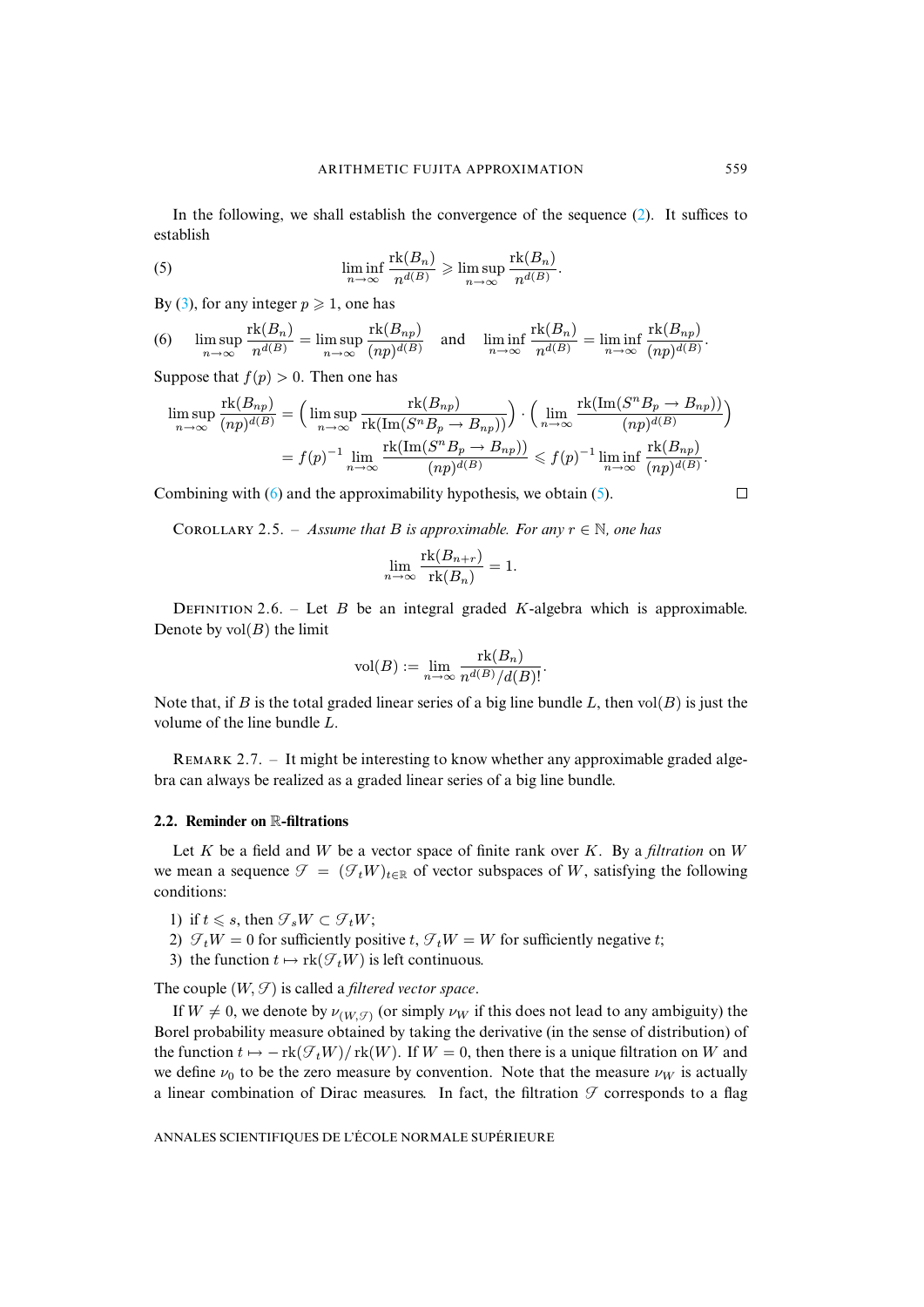$W = W_0 \supsetneq W_1 \supsetneq \cdots \supsetneq W_n = 0$  together with a sequence of real numbers  $\lambda_1 < \cdots < \lambda_n$ indicating the jumps. Then one has

$$
\nu_{(W,\mathcal{T})} = \sum_{i=1}^n \frac{\mathrm{rk}(W_{i-1}/W_i)}{\mathrm{rk}\,W} \delta_{\lambda_i}.
$$

All filtered vector spaces and linear maps preserving filtrations form an exact category. The following proposition shows that mapping  $(W, \mathcal{F}) \mapsto \nu_{W, \mathcal{F}}$  behaves well with respect to exact sequences.

PROPOSITION 2.8. – *Assume that* 

$$
0 \longrightarrow (W', \mathcal{G}') \longrightarrow (W, \mathcal{G}) \longrightarrow (W'', \mathcal{G}'') \longrightarrow 0
$$

*is an exact sequence of filtered vector spaces. Then*

$$
\nu_W = \frac{\mathrm{rk}(W')}{\mathrm{rk}(W)} \nu_{W'} + \frac{\mathrm{rk}(W'')}{\mathrm{rk}(W)} \nu_{W''}.
$$

<span id="page-6-1"></span>*Proof.* – For any  $t \in \mathbb{R}$ , one has

$$
rk(\mathcal{F}_t W) = rk(\mathcal{F}'_t W') + rk(\mathcal{F}''_t W''),
$$

 $\Box$ 

which implies the proposition by taking the derivative in the sense of distribution.

COROLLARY 2.9. – Let  $(W, \mathcal{F})$  be a non-zero filtered vector space,  $V \subset W$  be a non-zero *subspace, equipped with the induced filtration, and*  $\varepsilon = 1 - \text{rk}(V)/\text{rk}(W)$ .

1) *For any bounded Borel function* h *on* R*, one has*

$$
\left| \int h \, \mathrm{d}\nu_W - \int h \, \mathrm{d}\nu_V \right| \leq 2\varepsilon \|h\|_{\rm sup}.
$$
\n2) One has

\n
$$
\int_0^{+\infty} x \, \nu_W(\mathrm{d}x) \geq (1-\varepsilon) \int_0^{+\infty} x \, \nu_V(\mathrm{d}x).
$$

*Proof.* – The case where  $W = V$  is trivial. In the following, we assume that  $U := W/V$ is non-zero, and is equipped with the quotient filtration. By Proposition  $2.8$ , one has

<span id="page-6-0"></span>
$$
\nu_W = (1 - \varepsilon)\nu_V + \varepsilon \nu_U = \nu_V + \varepsilon (\nu_U - \nu_V).
$$

Therefore

$$
\left| \int h \, \mathrm{d}\nu_W - \int h \, \mathrm{d}\nu_V \right| = \varepsilon \left| \int h \, \mathrm{d}\nu_V - \int h \, \mathrm{d}\nu_V \right| \leq 2\varepsilon \|h\|_{\sup}.
$$

$$
\int_0^{+\infty} x \, \nu_W(\mathrm{d}x) = (1-\varepsilon) \int_0^{+\infty} x \, \nu_V(\mathrm{d}x) + \varepsilon \int_0^{+\infty} x \, \nu_U(\mathrm{d}x) \geq (1-\varepsilon) \int_0^{+\infty} x \, \nu_V(\mathrm{d}x).
$$

Let  $(W, \mathcal{F})$  be a filtered vector space. We denote by  $\lambda : W \to \mathbb{R} \cup \{+\infty\}$  the mapping which sends  $x \in W$  to

(7) 
$$
\lambda(x) := \sup \{ a \in \mathbb{R} \mid x \in \mathcal{F}_a W \}.
$$

The function  $\lambda$  takes values in supp( $\nu_W$ ) ∪ {+ $\infty$ }, and is finite on  $W \setminus \{0\}$ . We define

$$
(8) \quad \lambda_{+}(W):=\int_{0}^{+\infty}x\,\nu_{W}(\mathrm{d}x),\ \lambda_{\max}(W):=\max_{x\in W\setminus\{0\}}\lambda(x)\quad\text{and}\quad \lambda_{\min}(W):=\min_{x\in W}\lambda(x).
$$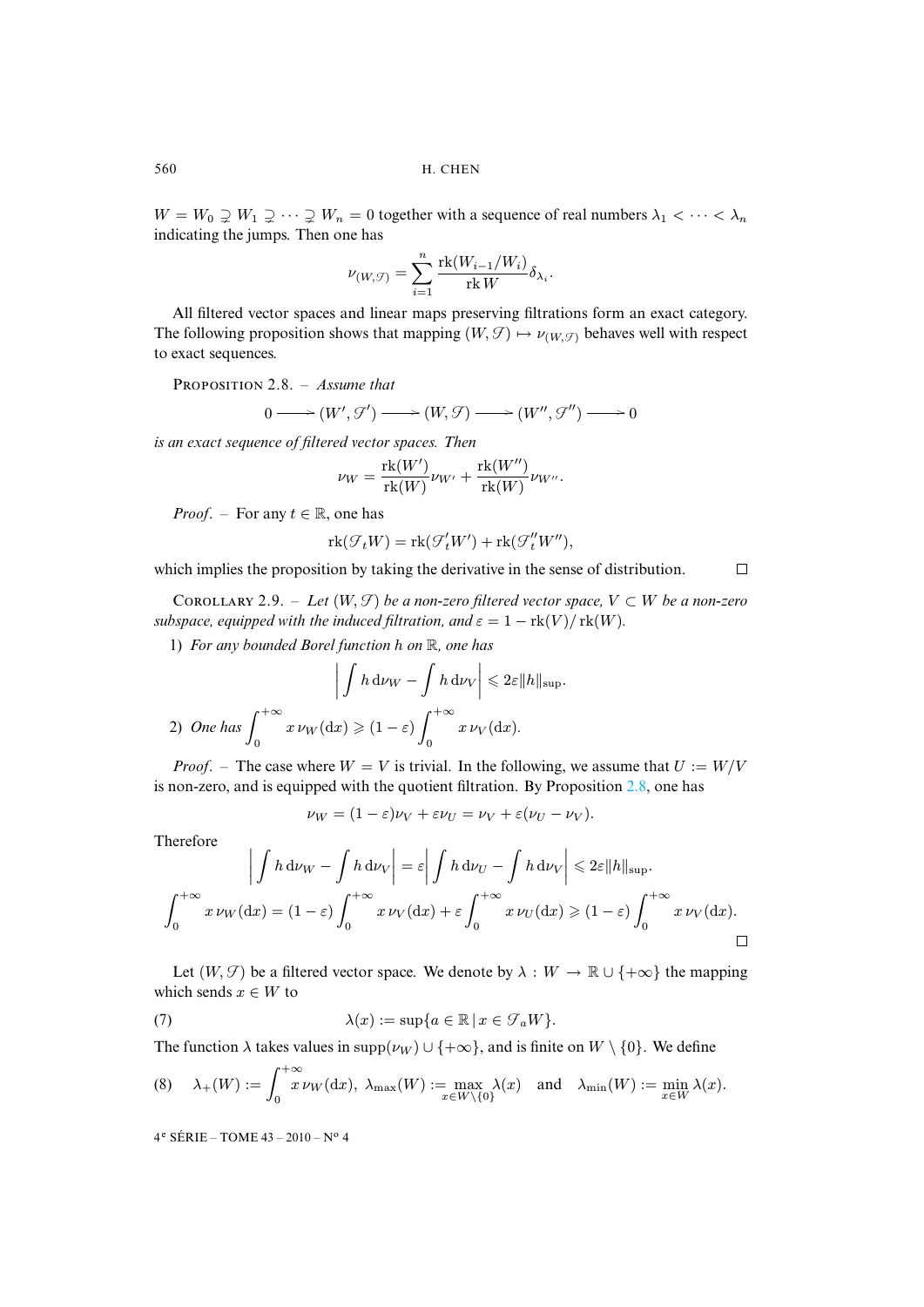By definition,  $\lambda_{\min}(W)$  (resp.  $\lambda_{\max}(W)$ ) is the infimum (resp. supremum) of the support of  $\nu_W$ . Note that  $\lambda_{\min}(0) = +\infty$  and  $\lambda_{\max}(0) = -\infty$ . When  $\lambda_{\max}(W) \ge 0$ , one has  $0 \leqslant \lambda_{+}(W) \leqslant \lambda_{\max}(W).$ 

We introduce an order " $\prec$ " on the space M of all Borel probability measures on R. Denote by  $\nu_1 \prec \nu_2$ , or by  $\nu_2 \succ \nu_1$  the relation:

for any bounded increasing function  $h$  on  $\mathbb{R}$ ,  $\int h \, \mathrm{d} \nu_1 \leqslant \int h \, \mathrm{d} \nu_2$ .

This relation can also be described by  $\forall x \in \mathbb{R}, \nu_1([x, +\infty]) \leq \nu_2([x, +\infty])$ .

For any  $x \in \mathbb{R}$ , denote by  $\delta_x$  the Dirac measure concentrated at x. For any  $a \in \mathbb{R}$ , let  $\tau_a$  be the operator acting on the space M which sends a measure  $\nu$  to its direct image by the map  $x \mapsto x + a$ .

PROPOSITION 2.10. – Let  $(V, \mathcal{F})$  and  $(W, \mathcal{G})$  be non-zero filtered vector spaces. Assume *that*  $\phi: V \to W$  *is an isomorphism of vector spaces and a is a real number such that*  $\phi(\mathcal{F}_t V) \subset \mathcal{G}_{t+a} W$  $\phi(\mathcal{F}_t V) \subset \mathcal{G}_{t+a} W$  $\phi(\mathcal{F}_t V) \subset \mathcal{G}_{t+a} W$  *holds for all*  $t \in \mathbb{R}$ *, or equivalently,*  $\forall x \in V$ *,*  $\lambda(\phi(x)) \geq \lambda(x) + a$ *, then*  $\nu_W \succ \tau_a \nu_V$ .

<span id="page-7-0"></span>See [3, Lemma 1.2.6] for a proof.

### **2.3. Convergence of measures of an approximable algebra**

Let  $B$  be an integral graded  $K$ -algebra, assumed to be approximable. Assume that, for each integer  $n \geq 0$ , the vector space  $B_n$  is equipped with an R-filtration  $\mathcal F$  such that B is filtered, that is, for all homogeneo[us](#page-6-0) elements  $x_1, x_2$  in B of degrees  $n_1, n_2$  in N, respectively, one has

$$
\lambda(x_1x_2) \geqslant \lambda(x_1) + \lambda(x_2),
$$

where  $\lambda$  is the function defined in (7).

<span id="page-7-1"></span>For any  $\varepsilon > 0$ , let  $T_{\varepsilon}$  be the operator acting on the space M of all Borel probability measures which sends  $\nu \in M$  to its direct image by the mapping  $x \mapsto \varepsilon x$ .

The purpose of this subsection is to establish the following convergence result.

T 2.11. – *Let* B *be an approximable graded algebra equipped with filtrations as above such that* B *is filtered. Assume in addition that*

$$
\sup_{n\geqslant 1} \lambda_{\max}(B_n)/n < +\infty.
$$

*Then the sequence*  $(\lambda_{\max}(B_n)/n)_{n\geqslant1}$  *converges in*  $\mathbb R$ *, and the measure sequence*  $(T_{\frac{1}{n}}\nu_{B_n})_{n\geqslant1}$ *converges vaguely to a Borel probability measure on* R*.*

REMARK 2.12. – We say that a sequence  $(\nu_n)_{n\geq 1}$  of Borel measures on R converges vaguely to a Borel measure  $\nu$  if, for any continuous function h on R whose support is compact, one has

(9) 
$$
\lim_{n \to +\infty} \int h \, \mathrm{d}\nu_n = \int h \, \mathrm{d}\nu.
$$

In the case where  $\nu$  and all  $\nu_n$  are probability measures, the vague convergence of  $\nu_n$  to  $\nu$ implies that the condition  $(9)$  holds for all bounded continuous function h.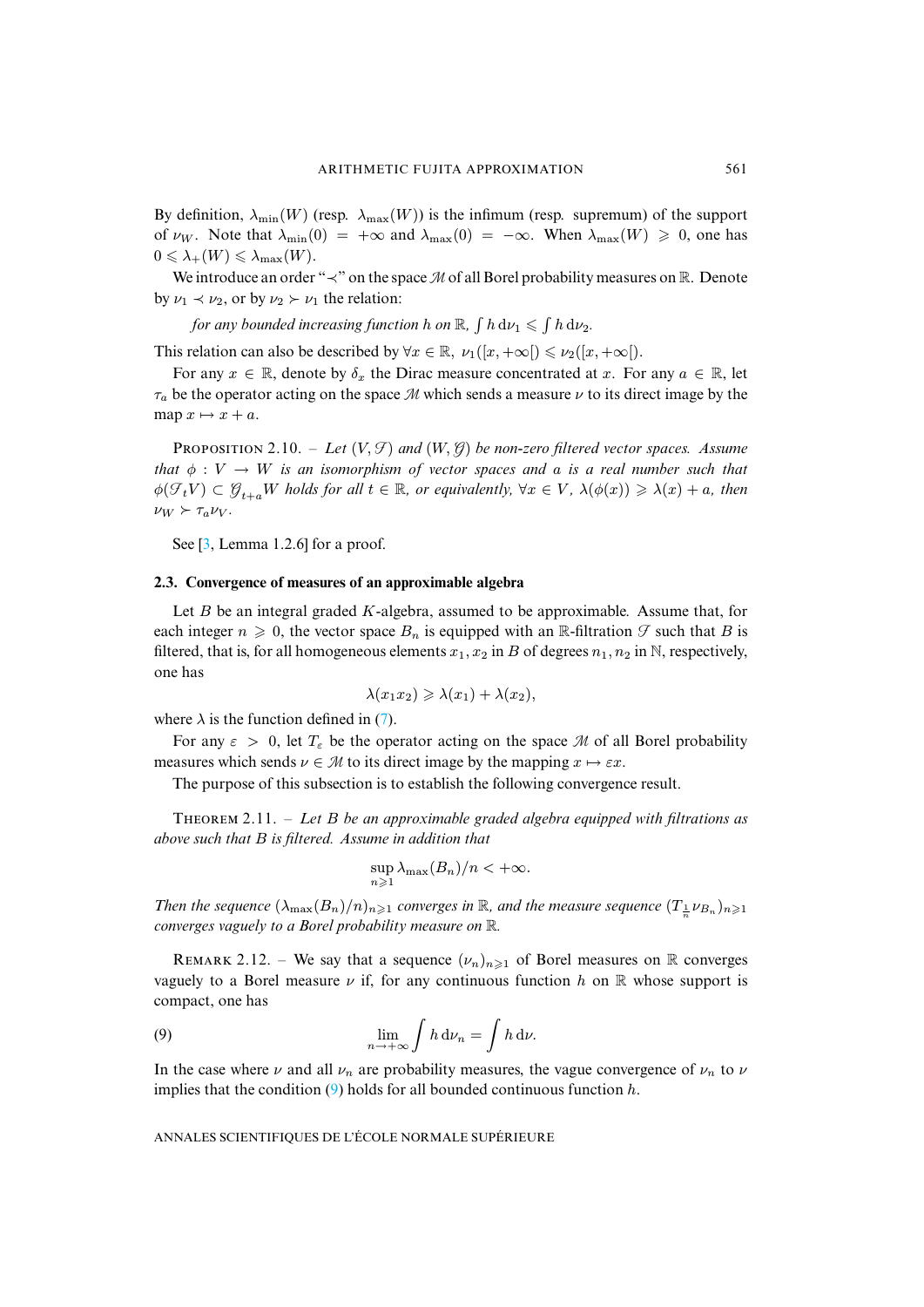*Proof*. – The first assertion has been established in [3, Proposition 3.2.4] in a more general setting without the approximability condition on  $B$ . Here we only prove the second assertion.

Assume that  $B_n \neq 0$  holds for any  $n \geq m_0$ , where  $m_0 \geq 0$  is an integer, and set  $\nu_n = T_{\frac{1}{n}} \nu_{B_n}$ The supports of  $\nu_n$  are uniformly bounded from above since  $\sup_{n\geq 1} \lambda_{\max}(B_n)/n$  < + $\infty$ . Let p be an integer such that  $p \geq m_0$ . Denote by  $A^{(p)}$ the graded subalgebra of B generated by  $B_p$ . For any integer  $n \geq 1$ , we equipped each vector space  $A_{np}^{(p)}$  with the induced filtration, and set  $\nu_n^{(p)} := T_{\frac{1}{np}} \nu_{A_{np}^{(p)}}$ . Furthermore, we choose, for any  $r \in \{p+1, \dots, 2p-1\}$ , a non-zero element  $e_r \in B_r$ , and define

$$
M_{n,r}^{(p)} = e_r B_{np} \subset B_{np+r}, \quad N_{n,r}^{(p)} = e_{3p-r} M_{n,r}^{(p)} \subset B_{(n+3)p},
$$

$$
a_{n,r}^{(p)} = \frac{\lambda(e_{3p-r})}{np}, \quad b_{n,r}^{(p)} = a_{n,r}^{(p)} + \frac{\lambda(e_r)}{np},
$$

$$
\nu_{n,r}^{(p)} = T_{\frac{1}{np}} \nu_{M_{n,r}^{(p)}}, \quad \eta_{n,r}^{(p)} = T_{\frac{1}{np}} \nu_{N_{n,r}^{(p)}},
$$

where  $M_{n,r}^{(p)}$  and  $N_{n,r}^{(p)}$  are equipped with induced filtrations. Note that, for all  $x \in B_{np}$ ,  $y \in M_{n,r}^{(p)},$  one has

$$
\lambda(e_r x) \geq \lambda(x) + \lambda(e_r),
$$
  

$$
\lambda(e_{3p-r} y) \geq \lambda(y) + \lambda(e_{3p-r}).
$$

By Proposition 2.10, one has  $\eta_{n,r}^{(p)} \succ \tau_{a_{n,r}^{(p)}} \nu_{n,r}^{(p)} \succ \tau_{b_{n,r}^{(p)}} \nu_{np}$ . Let  $h(x)$  be a bounded increasing and continuous function on  $\mathbb R$  whose support is bounded from below, and which is constant when  $x$  is sufficiently positive. One has

(10) 
$$
\int h \, \mathrm{d}\eta_{n,r}^{(p)} \geqslant \int h \, \mathrm{d}\tau_{a_{n,r}^{(p)}} \nu_{n,r}^{(p)} \geqslant \int h \, \mathrm{d}\tau_{b_{n,r}^{(p)}} \nu_{np}.
$$

<span id="page-8-0"></span>Note that  $|h(x + \varepsilon x) - h(x)|$  converges uniformly to zero when  $\varepsilon \to 0$ . By Corollaries 2.9 1) and 2.5, we obtain

(11) 
$$
\lim_{n \to \infty} \left| \int h \, d\eta_{n,r}^{(p)} - \int h \, d\nu_{(n+3)p} \right| = 0,
$$

(12) 
$$
\lim_{n \to \infty} \left| \int h \, \mathrm{d}\nu_{n,r}^{(p)} - \int h \, \mathrm{d}\nu_{np+r} \right| = 0.
$$

Note that  $|h(x + u) - h(x)|$  converges uniformly to zero when  $u \to 0$ . Combining with the fact that  $\lim_{n \to \infty} a_{n,r}^{(p)} = \lim_{n \to \infty} b_{n,r}^{(p)} = 0$ , we obtain

<span id="page-8-1"></span>(13) 
$$
\lim_{n \to \infty} \left| \int h \, d\tau_{a_{n,r}^{(p)}} \nu_{n,r}^{(p)} - \int h \, d\nu_{n,r}^{(p)} \right| = 0,
$$

(14) 
$$
\lim_{n \to \infty} \left| \int h \, \mathrm{d}\tau_{b_{n,r}^{(p)}} \nu_{np} - \int h \, \mathrm{d}\nu_{np} \right| = 0.
$$

<span id="page-8-2"></span>Thus

(15) 
$$
\limsup_{n \to \infty} \left| \int h \, d\nu_{np+r} - \int h \, d\nu_{np} \right| = \limsup_{n \to \infty} \left| \int h \, d\tau_{a_{n,r}^{(p)}} \nu_{n,r}^{(p)} - \int h \, d\tau_{b_{n,r}^{(p)}} \nu_{np} \right|
$$

$$
\leq \limsup_{n \to \infty} \left| \int h \, d\eta_{n,r}^{(p)} - \int h \, d\tau_{b_{n,r}^{(p)}} \nu_{np} \right| = \limsup_{n \to \infty} \left| \int h \, d\nu_{(n+3)p} - \int h \, d\nu_{np} \right|,
$$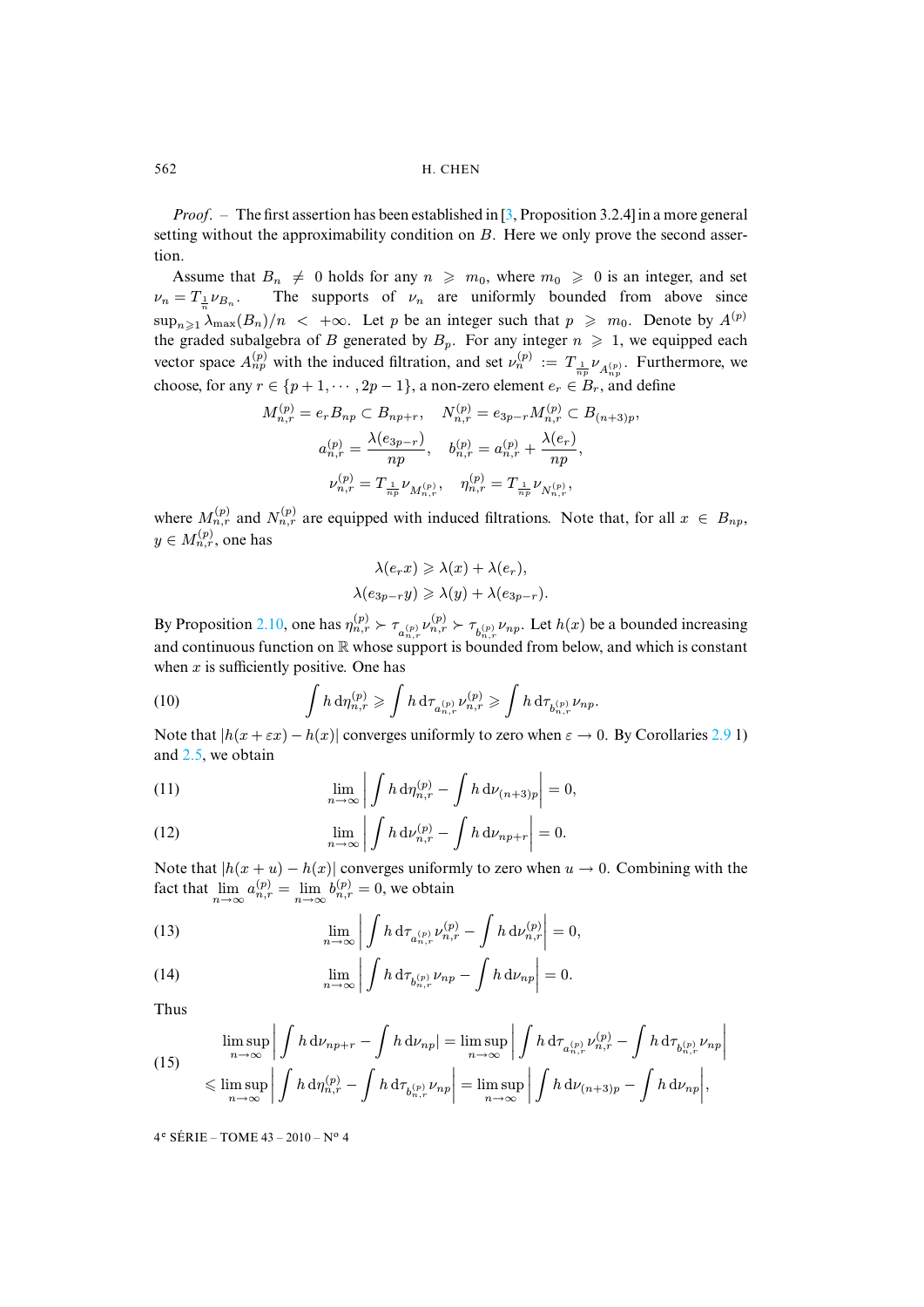where the first equality comes from  $(12)$ ,  $(13)$  and  $(14)$ . The inequality comes from  $(10)$ , and the second equality results from  $(11)$  and  $(14)$ .

Let  $\varepsilon \in (0,1)$ . By the approximability condition on B, there exist two integers  $p \geq m_0$ and  $n_1 \geq 1$  such that, f[or an](#page-6-1)y integer  $n \geq n_1$ , one has

<span id="page-9-0"></span>
$$
\frac{\operatorname{rk} A_{np}^{(p)}}{\operatorname{rk} B_{np}} > 1 - \varepsilon.
$$

Therefore, by Corollary 2.9 1), one h[as](#page-23-11)

(16) 
$$
\left| \int h \, \mathrm{d}\nu_{np} - \int h \, \mathrm{d}\nu_n^{(p)} \right| \leqslant 2\varepsilon \|h\|_{\sup}.
$$

As  $A^{(p)}$  is an [alge](#page-8-2)bra o[f fin](#page-9-0)ite type, by [3, Theorem 3.4.3], the sequence of measures  $(\nu_n^{(p)})_{n\geq 1}$ converges vaguely to a Borel probability measure  $\nu^{(p)}$ . Note that the supports of measures  $\nu_n^{(p)}$  are uniformly bounded from above. Hence  $(\int h \, d\nu_n^{(p)})_{n \geq 1}$  is a Cauchy sequence. By the relations (15) and (16), we obtain that there exists an integer  $n_2 \geq 1$  such that, for any integers m and n,  $m \ge n_2$ ,  $n \ge n_2$ , one has

$$
\left| \int h \, \mathrm{d}\nu_n - \int h \, \mathrm{d}\nu_m \right| \leqslant 8\varepsilon \|h\|_{\sup} + \varepsilon.
$$

Since  $\varepsilon$  is arbitrary, the sequence  $(\int h d\nu_n)_{n\geqslant 1}$  converges in  $\mathbb R$ . Denote by  $C_0^{\infty}(\mathbb R)$  the space of all smooth functions of compact support on  $\mathbb R$ . Since any function in  $C_0^{\infty}(\mathbb R)$  can be written as the difference of two continuous increasing and bounded functions whose supports are both bounded from below and which are constant on a neighborhood of  $+\infty$ , we obtain that  $h \mapsto \lim_{n \to \infty} \int h d\nu_n$  is a well defined positive contin[uous](#page-6-1) linear functional on  $(C_0^{\infty}(\mathbb{R}), ||\cdot||_{\text{sup}})$ . As  $C_0^{\infty}(\mathbb{R})$  is dense in the space  $C_c(\mathbb{R})$  of all continuous functions of compact support on  $\mathbb R$ with respe[ct](#page-4-1) to the topology induced by  $\|\cdot\|_{\text{sup}}$ , the linear functional extends continuously to a Borel measure  $\nu$  on  $\mathbb R$ . Finally, by Corollary 2.9 and by passing to the limit, we obtain that for any  $p \geq m_0$ , one has  $|1 - \nu(\mathbb{R})| = |\nu^{(p)}(\mathbb{R}) - \nu(\mathbb{R})| \leq 1 - f(p)$ , where  $f(p)$  was  $\Box$ defined in (4). As  $\lim_{p\to\infty} f(p) = 1$ ,  $\nu$  is a probability measure.

### **2.4. A positivity criterion**

Let B be an approximable graded K-algebra. Assume that B is equipped with filtrations such that B is filtered. The above theorem shows that the sequence  $(\lambda_{\max}(B_n)/n)_{n\geq 1}$ converges to a real number which we shall denote by  $\lambda_{\max}^{\text{asy}}(B)$ . Furthermore, the sequence of measures  $(T_{\frac{1}{n}}\nu_{B_n})_{n\geq 1}$  converges vaguely to a Borel probability measure on  $\mathbb{R}$ , denoted by  $\nu_B$ . Note that the support of  $\nu_B$  is bounded from above by  $\lambda_{\max}^{\rm asy}(B)$ . We define

$$
\lambda_+^{\rm asy}(B) := \int_0^{+\infty} x \, \nu_B(\mathrm{d} x).
$$

One has

$$
\lambda_+^{\mathrm{asy}}(B) = \lim_{n \to +\infty} \lambda_+(B_n)/n,
$$

<span id="page-9-1"></span>where  $\lambda_{+}(B_n)$  was defined in (8).

The following theorem shows that  $\lambda_{+}^{asy}(B)$  is positive if and only if  $\lambda_{\max}^{asy}(B)$  is. This will be useful in the criterion of bigness of Hermitian line bundles (Proposition 3.11).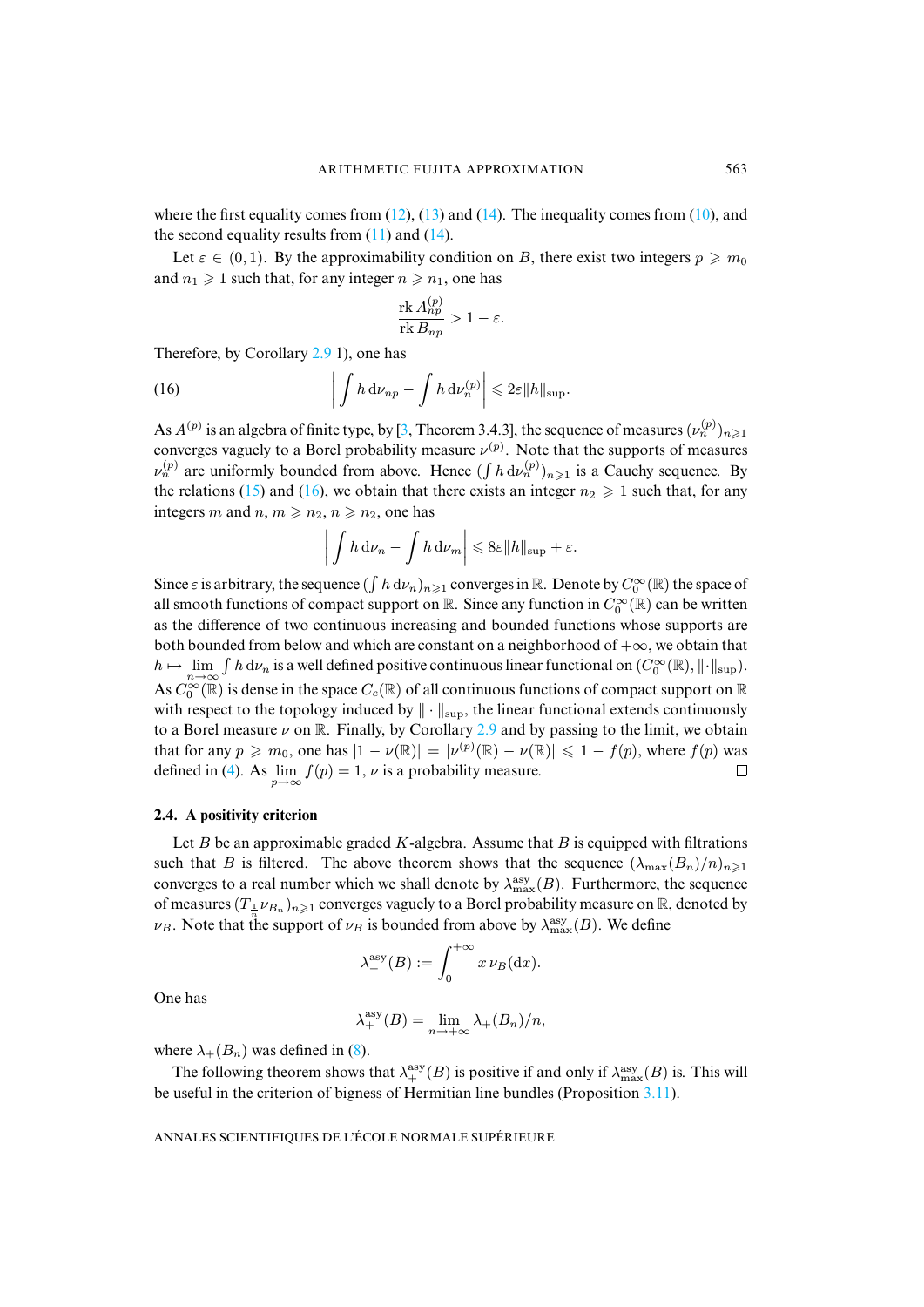THEOREM 2.13. – Let B be a filtered approximable graded K-algebra. Then  $\lambda_{+}^{\text{asy}}(B) > 0$ *if and only if*  $\lambda_{\max}^{\mathrm{asy}}(B) > 0$ *.* 

*Proof.* – Assume that  $\lambda_{+}^{asy}(B) > \varepsilon > 0$ . Then for sufficiently large n, one has  $\lambda_{\max}(B_n) \geq \lambda_+(B_n) > \varepsilon n$ . Hence  $\lambda_{\max}^{\mathrm{asy}}(B) > 0$ .

It suffices then to prove the converse implication. Assume that  $\alpha > 0$  is a real number such that  $\lambda_{\max}^{\text{asy}}(B) > 2\alpha$ . Choose sufficiently large  $n_0 \in \mathbb{N}$  such that there exists a non-zero  $x_0 \in B_{n_0}$  satisfying  $\lambda(x_0) \geq 2\alpha n_0$ . Since the algebra B is filtered, one has  $\lambda(x_0^m) \geq 2\alpha mn_0$ . The algebra B [is](#page-6-1) approximable. Hence there exists an integer p divisible by  $n_0$  such that

$$
\liminf_{n \to \infty} \frac{\text{rk}(\text{Im}(S^n B_p \to B_{np}))}{\text{rk } B_{np}} > 0.
$$

By Corollary 2.9 2),  $\lim_{n\to\infty} \lambda_+(\text{Im}(S^nB_p \to B_{np}))/np > 0$  implies

$$
\lim_{n \to \infty} \lambda_+(B_{np})/np = \lim_{n \to \infty} \lambda_+(B_n)/n > 0.
$$

Therefore, after replacing B by  $\bigoplus_{n\geqslant 0} \text{Im}(S^nB_p \to B_{np})$  we reduce our problem to the case where

- 1) B is an algebra of finite type generated by  $B_1$ ,
- 2) there exists  $x_1 \in B_1$ ,  $x_1 \neq 0$  such that  $\lambda(x_1) \geq 2\alpha$  with  $\alpha > 0$ ,

Furthermore, by Noether's normalization theorem (and by possible extension of the field K), the algebra B is finite over a subalgebra of polynomials  $K[x_1, \dots, x_q]$ , where  $x_1$  coincides with the element in the condition 2),  $x_2, \dots, x_q$  are elements in  $B_1$ . Note that

(17) 
$$
\lambda(x_1^{a_1}\cdots x_q^{a_q}) \geqslant \sum_{i=1}^q a_i \lambda(x_i) \geqslant 2\alpha a_1 + \sum_{i=2}^q a_i \lambda(x_i).
$$

Let  $\beta > 0$  such that  $-\beta \leq \lambda(x_i)$  for any  $i \in \{2, \dots, q\}$ . We obtain from (17) that  $\lambda(x_1^{a_1} \cdots x_q^{a_q}) \ge \alpha a_1$  as soon as  $a_1 \ge \frac{\beta}{\alpha} \sum_{i=2}^q a_i$ . For  $n \in \mathbb{N}^*$ , let

$$
u_n = \#\left\{ (a_1, \dots, a_q) \in \mathbb{N}^q \mid a_1 + \dots + a_q = n, \ a_1 \ge \frac{\beta}{\alpha} (a_2 + \dots + a_q) \right\}
$$

$$
= \#\left\{ (a_1, \dots, a_q) \in \mathbb{N}^q \mid a_1 + \dots + a_q = n, \ a_1 \ge \frac{\beta}{\alpha + \beta} n \right\}
$$

$$
= \binom{n - \lfloor \frac{\beta}{\alpha + \beta} n \rfloor + q - 1}{q - 1},
$$

$$
= \#\left\{ (a_1, \dots, a_q) \in \mathbb{N}^q \mid a_1 + \dots + a_q = n \right\} = \binom{n + q - 1}{1}. \text{ Thus}
$$

and  $v_n = #\{(a_1, \dots, a_q) \in \mathbb{N}^q | a_1 + \dots + a_q = n\} = \binom{n+q-1}{q-1}$ . Thus  $\lim_{n \to \infty} u_n/v_n = \left(\frac{\alpha}{\alpha + 1}\right)$  $\big)^{q-1} > 0$ 

and hence

$$
\lim_{n \to +\infty} u_n / \operatorname{rk}(B_n) > 0.
$$

 $\alpha + \beta$ 

For any  $n \geq 1$ , let  $C_n$  be the subspace of  $B_n$  generated by elements of the form  $x_1^{a_1} \cdots x_q^{a_q}$ , where  $a_1 + \cdots + a_q = n$  and  $a_1 \ge \frac{\beta n}{\alpha + \beta}$ . By Corollary 2.9 2), one has

$$
\lambda_{+}(B_{n}) \geqslant \frac{u_{n}}{\mathrm{rk}(B_{n})} \lambda_{+}(C_{n}) \geqslant \frac{u_{n}}{\mathrm{rk}(B_{n})} \cdot \frac{\alpha \beta n}{\alpha + \beta}.
$$

Hence  $\lambda_+^{\rm asy}(B) > 0$ .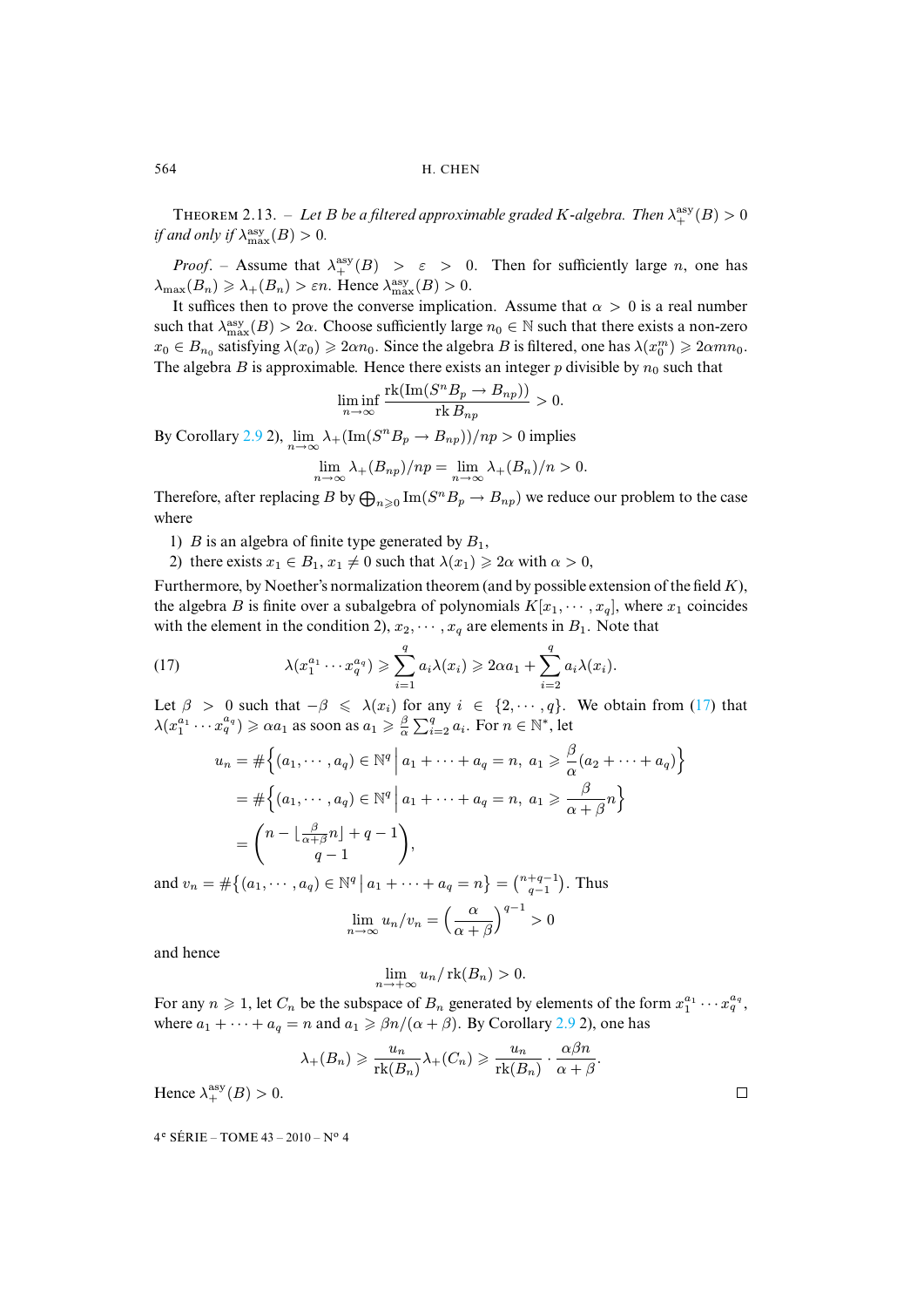### **3. [Appr](#page-23-7)oximable graded linear series in arithmetic**

<span id="page-11-1"></span>In this section, we recall a result on Fujita approximation for graded linear series due to Lazarsfeld and Mustată  $[11]$ . We then give several examples of approximable graded linear series which come naturally from the arithmetic setting.

#### **3.1. Reminder on geometric Fujita approximation**

<span id="page-11-0"></span>Let  $K$  be a field and  $X$  be a project[ive](#page-23-7) variety (i.e. integral projective scheme) defined over K. Let L be a big line bundle on X. Denote by  $B := \bigoplus_{n \geq 0} H^0(X, L^{\otimes n})$  the graded K-algebra of global sections of tensor powers of L. For *graded linear series* of L we mean a graded sub-K-algebra of B. The following definition is borrowed from  $[11]$ .

DEFINITION 3.1. – We say that a graded linear series  $W = \bigoplus_{n \geq 0} W_n$  of L *contains an ample divisor* if there exist an integer  $p \geq 1$ , an ample line bundle A and an effective line bundle M on X, together with a non-zero section  $s \in H^0(X, M)$ , such that  $L^{\otimes p} \cong A \otimes M$ , and that the homomorphism of graded algebras

$$
\bigoplus_{n\geqslant 0}H^0(X,A^{\otimes n})\longrightarrow \bigoplus_{n\geqslant 0}H^0(X,L^{\otimes np})
$$

induced by  $s$  factors through  $\bigoplus_{n\geqslant 0}W_{np}.$ 

REMARK 3.2. – In [11, Definition 2.9], this condition was called the "condition  $(C)$ ". As a big divisor is always the sum of an ample divisor and an effective one, the total graded linear series *B* contains an ample divisor.

DEFINITION 3.3. – Let  $W = \bigoplus_{n \geq 0} W_n$  be a graded linear series of L. Denote by vol $(W)$ the number

(18) 
$$
\text{vol}(W) := \limsup_{n \to \infty} \frac{\text{rk}(W_n)}{n^{\dim X} / (\dim X)!}.
$$

<span id="page-11-2"></span>Note that  $vol(B) = vol(L)$ . For a general linear series W of L, one has  $vol(W) \leq vol(L)$ . By using the method of Okounkov bodies introduced in  $[15]$ , Lazarsfeld and Mustata have established the following generalization of Fujita's approximation theorem.

THEOREM 3.4 (Lazarsfeld-Mustață). – Assume that  $W = \bigoplus_{n \geq 0} W_n$  is a graded linear *series of* L *which contains an ample divisor and such that*  $W_n \neq 0$  *for su[fficie](#page-23-7)ntly large* n. Then W *is approximable.*

In particular, the total graded linear series B is approximable. In [11, Remark 3.4], the authors have explained why their theorem implies Fujita's approximation theorem in its classical form. We include their explanation as the corollary below.

COROLLARY 3.5 (Geometric Fujita approximation). – *For any*  $\varepsilon > 0$ , there exist an *integer*  $p \geq 1$ , a birational projective morphism  $\varphi : X' \to X$ , an ample line bundle A and an *effective line bundle* M *such that*

1) *one has*  $\varphi^*(L^{\otimes p}) \cong A \otimes M$ ;

2) vol $(A) \geqslant p^{\dim X} (\text{vol}(L) - \varepsilon).$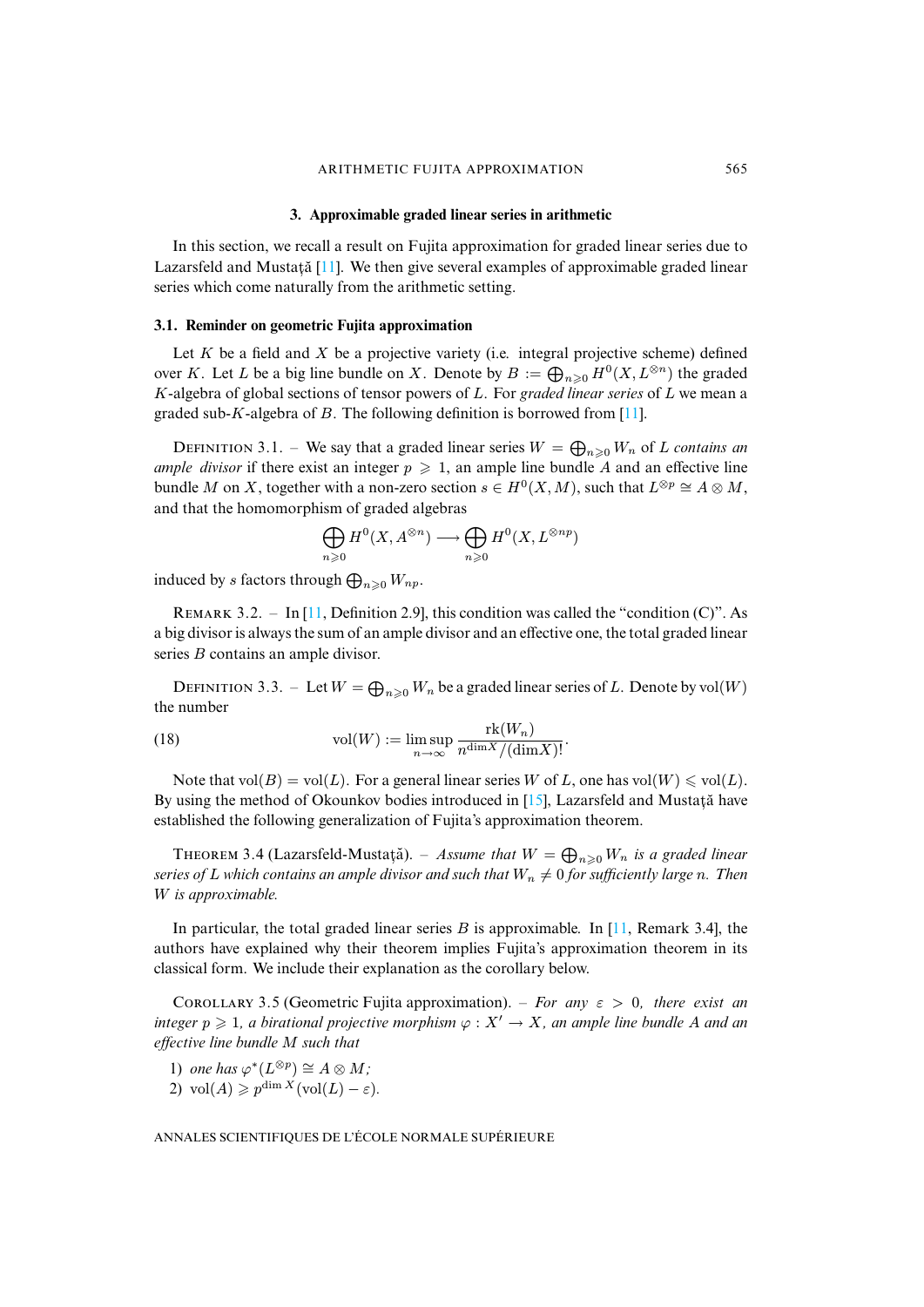*Proof.* – For any integer p such that  $B_p \neq 0$ , let  $\varphi_p : X_p \to X$  be the blow-up (twisted by L) of X along the base locus of  $B_p$ . That is

$$
X_p = \operatorname{Proj}\left(\operatorname{Im}\left(\bigoplus_{n\geqslant 0} S^n(\pi^*B_p) \longrightarrow \bigoplus_{n\geqslant 0} L^{\otimes np}\right)\right).
$$

Denote by  $E_p$  the exceptional divisor and by s the global section of  $\Theta(E_p)$  which trivializes  $\Theta(E_p)$  outside the exceptional divisor. By definition, one has  $\Theta_{X_p}(1) \cong \varphi_p^* L^{\otimes p} \otimes \Theta(-E_p)$ . On the other hand, the canonical homomorphism  $\varphi_p^* \pi^* B_p \to \mathcal{O}_{X_p}(1)$  is surjective, therefore corresponds to a morphism of schemes  $i_p: X_p \to \mathbb{P}(B_p)$  such that  $i_p^* \mathcal{O}_{\mathbb{P}(B_p)}(1) = \mathcal{O}_{X_p}(1)$ . The restriction of global sections of  $\mathcal{O}_{\mathbb{P}(B_n)}(n)$  on  $X_p$  gives an injective homomorphism

$$
\operatorname{Im}(S^n B_p \to B_{np}) \longrightarrow H^0(X_p, \mathcal{O}_{X_p}(n)),
$$

where we have identified  $H^0(X_p, \mathcal{O}_{X_p}(n))$  with a subspace of  $H^0(X_p, \varphi_p^* L^{\otimes n})$  via s. Since the total graded linear series  $B$  is approximable, one has

$$
\sup_{p} \liminf_{n \to \infty} \frac{\text{rk}(\text{Im}(S^n B_p \to B_{np}))}{\text{rk}(B_{np})} = 1,
$$

which implies

$$
\sup_{p} \lim_{n \to \infty} \frac{\text{rk } H^0(X_p, \mathcal{O}_{X_p}(n))}{(np)^d/d!} = \text{vol}(L).
$$

The line bundle  $\mathcal{O}_{X_p}(1)$  constructed above is actually nef and big. However, a slight perturbation of L permits to conclude.  $\Box$ 

#### **3.2. Arithmetic volume of approximable graded linear series**

sup

Let K be a number field and  $\mathcal{O}_K$  be its integer ring. Denote by  $\delta_K := [K : \mathbb{Q}]$  the degree of K over Q. By a *metrized vector bundle* on Spec  $\mathcal{O}_K$  we mean a projective  $\mathcal{O}_K$ -module of finite type E together with a family  $(\Vert \cdot \Vert_{\sigma})_{\sigma: K \to \mathbb{C}}$ , where  $\Vert \cdot \Vert_{\sigma}$  is a norm on  $E_{\sigma, \mathbb{C}}$ , assumed to be invariant by the complex conjugation. We often use the expression  $\overline{E}$  to denote the couple  $(E,(\|\cdot\|_{\sigma})_{\sigma:K\to\mathbb{C}})$ . A metrized vector bundle of rank one is also called a *metrized line bundle*.

On a metrized vector bundle on Spec  $\mathcal{O}_K$ , one has a natural filtration defined by its successive minima. Let  $\overline{E}$  be a metrized vector bundle on Spec  $\mathcal{O}_K$ . Let r be the rank of E and  $i \in \{1, \dots, r\}$ . Recall that the i<sup>th</sup> (logarithmic) *minimum* of  $\overline{E}$  is defined as

$$
e_i(\overline{E}) := -\log \inf \{a > 0 \mid \text{rk}(\text{Vect}_K\{\mathbb{B}(\overline{E},a)\}) \geq i \},\
$$

where  $\mathbb{B}(\overline{E}, a) = \{s \in E \mid \forall \sigma : K \to \mathbb{C}, ||s||_{\sigma} \leq a\}$ . Set  $e_{\max}(\overline{E}) = e_1(\overline{E})$  and  $e_{\min}(\overline{E}) = e_r(\overline{E})$ . Define an R-filtration  $\mathcal F$  on  $E_K$  as

$$
\mathcal{F}_t E_K := \text{Vect}_K \{ \mathbb{B}(\overline{E}, e^{-t}) \},
$$

called the *minima filtration* of  $\overline{E}$ . Note that  $\lambda_{\text{max}}(E_K, \mathcal{F}) = e_{\text{max}}(\overline{E})$  and  $\lambda_{\min}(E_K, \mathcal{F}) = e_{\min}(E).$ 

Let  $\overline{E}$  be a metrized vector bundle on Spec  $\mathcal{O}_K$ . Denote by  $\nu_{\overline{E}}$  the Borel probability measure on R associated to the filtered vector space  $(E_K, \mathcal{F})$  and set

$$
\widehat{h}^0(\overline{E}) := \log \# \mathbb{B}(\overline{E}, 1) = \log \# \{ s \in E \, | \, \forall \, \sigma : K \to \mathbb{C}, \, \| s \|_{\sigma} \leqslant 1 \}.
$$

<span id="page-12-0"></span>A classical result of Gillet and Soulé leads to the following estimation.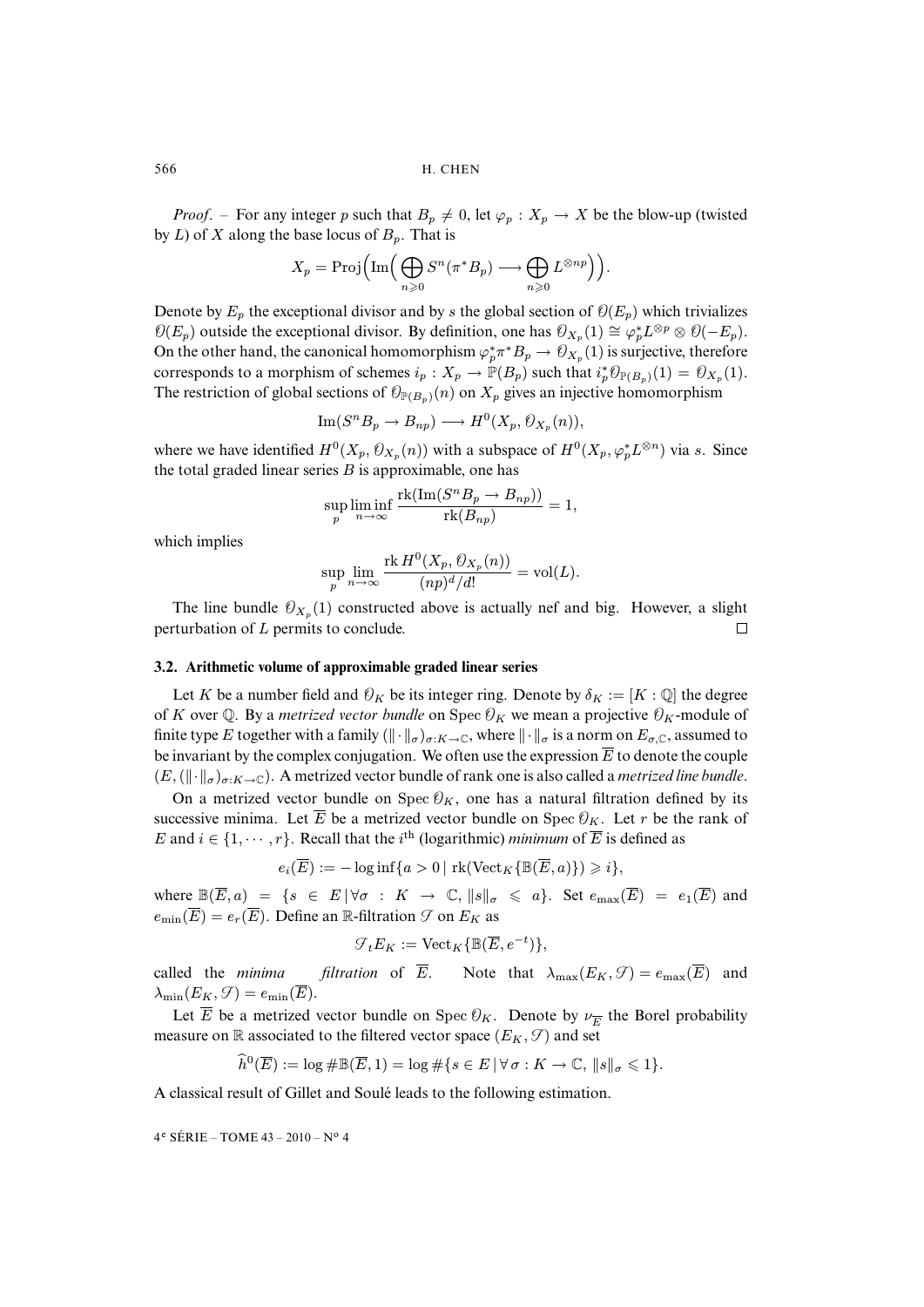<span id="page-13-1"></span> $LEMMA 3.6. - One has$ 

(19) 
$$
\left| \delta_{K} r \int_0^{+\infty} x \, \nu_{\overline{E}}(\mathrm{d}x) - \widehat{h}^0(\overline{E}) \right| \ll \mathrm{rk}(E) \log \mathrm{rk}(E),
$$

*where the implicit constant only depends on* K*.*

*Proof.* – It is a direct consequence of [9, Proposition 6] (see also [9, Theorem 1]).  $\Box$ 

REMARK 3.7. – Let  $B = \bigoplus_{n \geq 0} B_n$  be a graded K-algebra. Assume that, for each n,  $\overline{\mathcal{B}}_n$  is a metrized vector bundle on Spec  $\mathcal{O}_K$  such that  $B_n = \mathcal{B}_{n,K}$ . As explained above, the successive minima of  $\overline{\mathcal{B}}_n$  induces a filtration  $\mathcal F$  on  $B_n$ . The graded algebra B is filtered with respect to these filtrations notably when the following conditions are fulfilled.

- (a) the K-algebra structure on B gives rise to an  $\mathcal{O}_K$ -algebra structure on  $\bigoplus_{n\geq 0} \mathcal{B}_n$ ;
- (b) for any  $(m, n) \in \mathbb{N}^2$ , any  $\sigma : K \to \mathbb{C}$  and for all  $s \in B_{n,\sigma,\mathbb{C}}$ ,  $s' \in B_{m,\sigma,\mathbb{C}}$ , one has  $\|ss'\|_{\sigma}\leqslant \|s\|_{\sigma}\|s'\|_{\sigma};$

A typical example of such filtered graded algebra is arithmetic graded linear series. Let  $\pi$ :  $\mathcal{X} \to \text{Spec } \mathcal{O}_K$  be a projective arithmetic variety of total dimension d and  $X = \mathcal{X}_K$ . Let  $\overline{\mathcal{L}}$  be a Hermitian line bundle on  $\mathcal{K}, L = \mathcal{L}_K$  and B be a graded linear series of L. For any integer  $n \geq 0$ , denote by  $\mathcal{B}_n$  the saturation of  $B_n$  in  $\pi_*(\mathcal{L}^{\otimes n})$ . For any embedding  $\sigma: K \to \mathbb{C}$ , de[not](#page-23-8)e by  $\|\cdot\|_{\sigma, \text{sup}}$  the sup-norm on  $B_{n,\sigma,\mathbb{C}}$ . Thus we obtain a metrized vector bundle  $(\mathcal{B}_n, g_n)$  on Spec  $\mathcal{O}_K$  with  $g_n = (\Vert \cdot \Vert_{\sigma, \sup})_{\sigma: K \to \mathbb{C}}$ . Then the graded algebra B is filtered with respect to the minima filtrations  $\mathcal F$  associated to  $\overline{\mathcal B}_n$ .

Inspired by  $[12]$ , we define the arithmetic volume function of  $B$  as follows:

$$
\widehat{\text{vol}}(B) := \limsup_{n \to \infty} \frac{\widehat{h}^0(\mathcal{B}_n, g_n)}{n^d/d!}.
$$

<span id="page-13-2"></span>In particular, when [B](#page-23-9) is the total graded [line](#page-23-15)ar series  $\bigoplus_{n\geqslant 0} H^0(X, L^{\otimes n})$ , then  $\widehat{\text{vol}}(B)$  is just the arithmetic volume of  $\overline{Z}$  in the sense of Moriwaki [12], denoted by  $\widehat{vol}(\overline{Z})$ . Recall that  $\overline{\mathscr{L}}$  is said to be (arithmetically) *big* if  $\text{vol}(\mathscr{L}) > 0$ . Note that if  $\overline{\mathscr{L}}$  is big, then L is a big line bundle on X (see [13, Introduction] and [18, Corollary 2.4]).

<span id="page-13-0"></span>T 3.8. – *Assume that the graded linear series* B *is approximable. Then the* sequence  $(\frac{1}{n}e_{\max}(\mathcal{B}_n, g_n))_{n\geqslant 1}$  *converges in*  $\mathbb R$ *. Furthermore, for any integer*  $n \geqslant 1$ *, let*  $\nu_n := T_{\frac{1}{n}} \nu_{(B_n, \mathcal{F})}$  be the normalized probability measure associated to the minima filtration *of*  $(\mathcal{B}_n, g_n)$ , then the sequence of measures  $(\nu_n)_{n\geq 1}$  converges vaguely to a Borel probability *measure*  $ν_B$ *. Moreover, one has* 

(20) 
$$
\lambda_+^{\rm asy}(B) := \int_0^{+\infty} x \,\nu_B(\mathrm{d}x) = \frac{\widehat{\text{vol}}(B)}{\delta_K d \text{ vol}(B)}.
$$

*Proof*. – Note that the graded algebra B is filtered with respect to the minima filtrations. By Theorem 2.11, it suffices to prove that  $e_{\text{max}}(\mathcal{B}_n, g_n) \ll n$ . Let  $\Sigma$  be a Zariski dense family of algebraic points in X. Each point P in  $\Sigma$  extends in a unique way to a  $\mathcal{O}_{K(P)}$ point of  $X$ , where  $K(P)$  is the field of definition of P. Therefore we may consider elements in  $\Sigma$  as points of X valued in algebraic integer rings. Now consider the evaluation map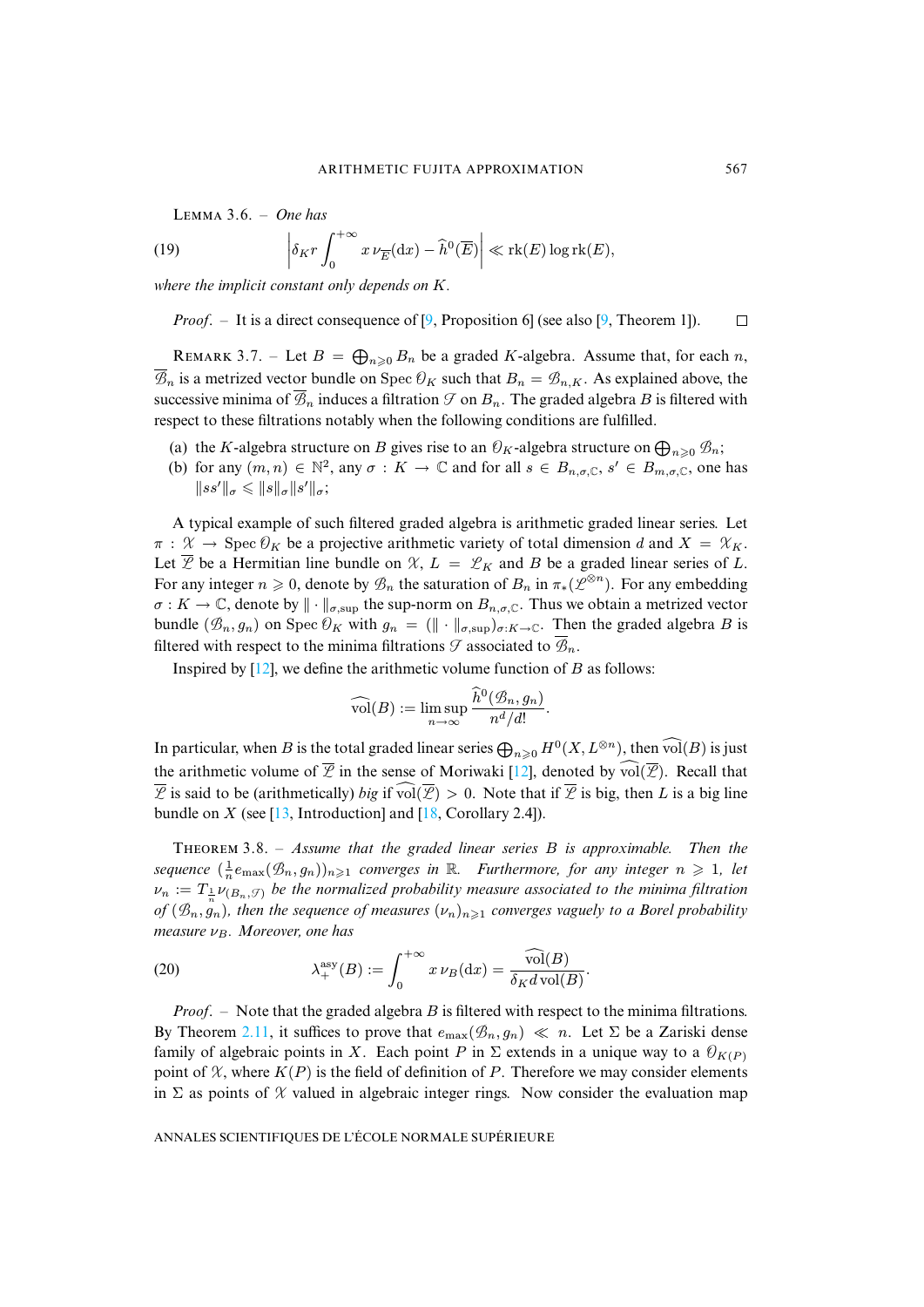$\pi_*(\mathcal{L}^{\otimes n}) \longrightarrow \bigoplus_{P \in \Sigma} P^* \mathcal{L}$ . It is generically injective since  $\Sigma$  is dense in X. Therefore, one has

$$
e_{\max}(\pi_*(\mathcal{L}^{\otimes n}), g_n) \leqslant n \sup_{P \in \Sigma} h_{\overline{\mathcal{L}}}(P).
$$

Since  $\Sigma$  is arbit[rary](#page-13-0), we obtain that  $\frac{1}{n}e_{\max}(\pi_*(\mathcal{L}^{\otimes n}), g_n)$  $\frac{1}{n}e_{\max}(\pi_*(\mathcal{L}^{\otimes n}), g_n)$  $\frac{1}{n}e_{\max}(\pi_*(\mathcal{L}^{\otimes n}), g_n)$  is bound[ed f](#page-12-0)rom above by the essential minimum of  $\overline{Z}$  (see [21, §5 ] for definition. Attention, in [21], the author denoted it by  $e_1(\overline{\mathcal{L}})$ ).

The equality (20) is a consequence of Lemma 3.6. In fact, Lemma 3.6 implies that

(21) 
$$
\left|\widehat{h}^0(\mathcal{B}_n, g_n) - nr_n \delta_K \int_0^{+\infty} x \,\nu_n(\mathrm{d}x)\right| \ll r_n \log r_n,
$$

where  $r_n = \text{rk}(B_n)$ . We have shown that  $(\nu_n)_{n \geq 1}$  converges vaguely to  $\nu_B$ . Furthermore, Proposition 2.4 shows that  $r_n = \text{vol}(B)n^{d-1}/(d-1)! + o(n^{d-1})$  $r_n = \text{vol}(B)n^{d-1}/(d-1)! + o(n^{d-1})$  $r_n = \text{vol}(B)n^{d-1}/(d-1)! + o(n^{d-1})$ . By passing to the limit, we obtain (20).  $\Box$ 

REMARK 3.9. – The relations  $(19)$  and  $(20)$  actually imply that

$$
\widehat{\text{vol}}(B) = \lim_{n \to +\infty} \frac{\widehat{h}^0(\mathcal{B}_n, g_n)}{n^d/d!}.
$$

### **3.3. Examples of approximable graded linear series in arithmetic**

Let  $\pi : \mathcal{X} \to \text{Spec } \mathcal{O}_K$  be a projective arithmetic variety,  $X = \mathcal{X}_K$ . Let  $\overline{\mathcal{X}}$  be a Hermitian line bundle on X such that  $L := \mathcal{L}_K$  is big on X. In this subsection, we give some examples of approximable graded linear series of  $L$  which come from the arithmetic.

<span id="page-14-1"></span>Denote by  $B = \bigoplus_{n \geq 0} H^0(X, L^{\otimes n})$  the sectional algebra of L. For any real number  $\lambda$ , let  $B^{[\lambda]}$  be the graded sub-K-module of B defined as follows:

$$
(22) \qquad B_0^{[\lambda]} := K, \qquad B_n^{[\lambda]} := \text{Vect}_K \left( \{ s \in B_n \, | \, \forall \, \sigma : K \to \mathbb{C}, \, \| s \|_{\sigma, \sup} \leqslant e^{-\lambda n} \} \right).
$$

The following property is straightforward from the definition.

**PROPOSITION 3.10.** – *For any*  $\lambda \in \mathbb{R}$ ,  $B^{[\lambda]}$  *is a graded linear series of L.* 

Note that  $B^{[0]}$  is nothing but the graded linear series generated by effective sections. For any integer  $n \geq 0$  and any real number  $\lambda$ , set  $\mathcal{B}_n = \pi_*(\mathcal{L}^{\otimes n})$  and denote by  $\mathcal{B}_n^{[\lambda]}$  the saturation of  $B_n^{[\lambda]}$  in  $\mathcal{B}_n$ . We shall use the symbol  $g_n$  to denote the family of sup-norms on  $\mathscr{B}_n$  or on  $\mathscr{B}_n^{[\lambda]}$ . By definition, for any integer  $n\geqslant 1$  and any  $\lambda\in\mathbb{R},$  one has

$$
B_n^{[\lambda]} = \mathcal{F}_{n\lambda} B_n,
$$

<span id="page-14-0"></span>where  $\mathcal F$  is the minima filtration of  $(\mathcal B_n, g_n)$ .

By Corollary 3.13, we obtain that the sequence  $(\frac{1}{n}e_{\text{max}}(\mathcal{B}_n, g_n))_{n \geq 1}$  converges to a real number which we denote by  $\widehat{\mu}_{\max}^{\pi}(\overline{\mathscr{L}})$ .

**PROPOSITION** 3.11. – *Assume that*  $L = \mathcal{L}_K$  *is big. Then*  $\widehat{\text{vol}}(\overline{\mathcal{L}}) > 0$  *if and only if*  $\widehat{\mu}_{\max}^{\pi}(\overline{\mathcal{L}}) > 0.$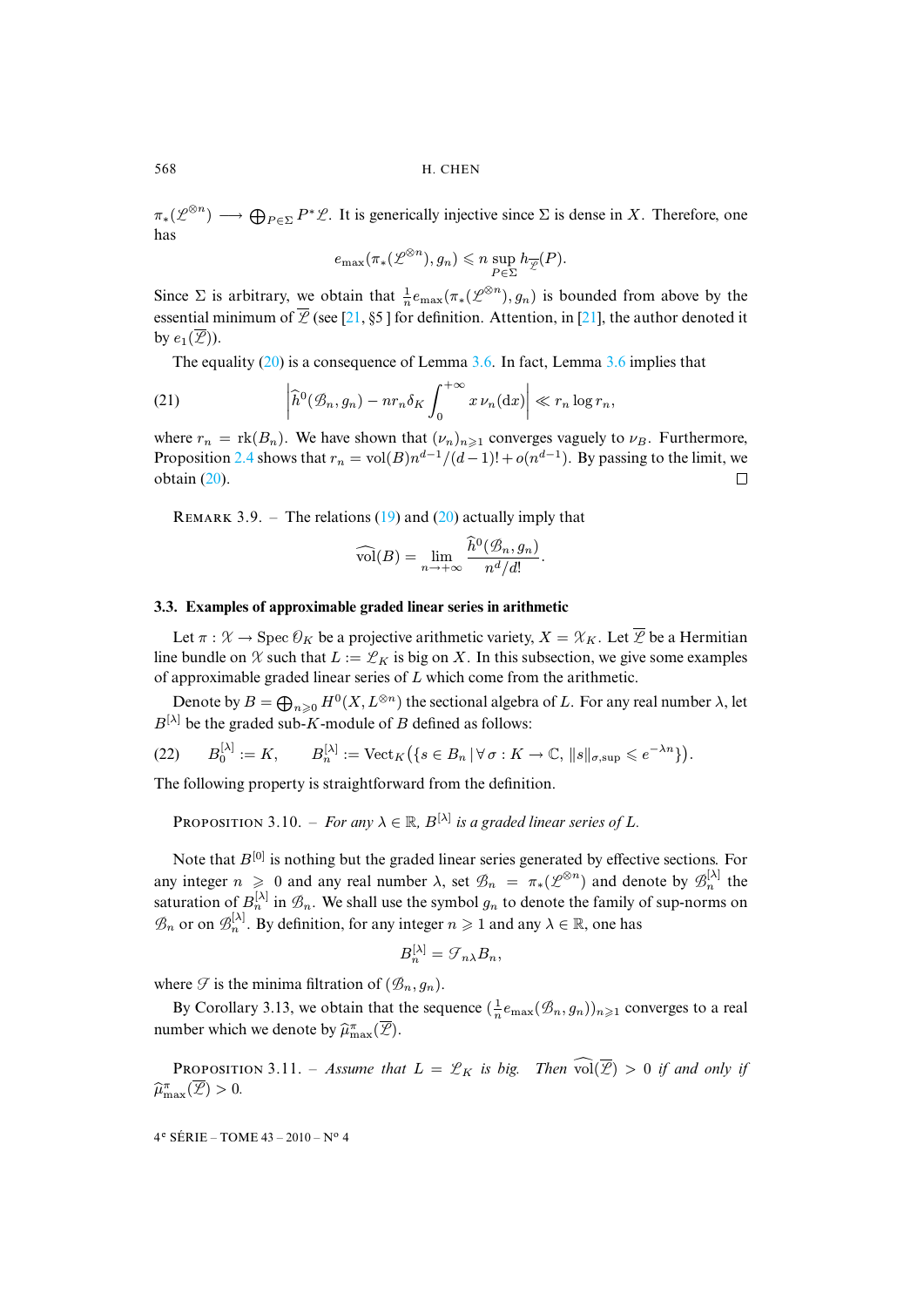*Proof.* – Let B be the total linear series of L. [Since](#page-9-1) L is big, B is approximable. We equip  $B$  with the minima filtrations so that  $B$  is filtered. By definition, one has  $\widehat{\mu}_{\max}^{\pi}(\overline{\mathcal{L}}) = \lambda_{\max}^{\text{asy}}(B)$ . Furthermore, Theorem 3.8 shows that  $\lambda_{+}^{\text{asy}}(B) = \widehat{\text{vol}}(\overline{\mathcal{L}})/\delta_K d\text{vol}(B)$ , where d is the dimension of  $X$ . Therefore, by Theorem 2.13, we obtain the result.

<span id="page-15-0"></span>For any real number  $\lambda$ , denote by  $\overline{\Theta}_{\lambda}$  the Hermitian line bundle on Spec  $\mathcal{O}_K$  whose underlying  $\mathcal{O}_K$ -module is trivial, and such that  $\|\mathbf{1}\|_{\sigma} = e^{-\lambda}$  for any  $\sigma$ .

**PROPOSITION** 3.12. – Let  $\lambda$  be a real number such that  $\lambda < \widehat{\mu}_{\max}^{\pi}(\overline{\mathcal{L}})$ . [Then](#page-14-0) the graded linear series  $B^{[\lambda]}$  contains an ample divisor, and for sufficiently large n, one has  $B^{[\lambda]}_{n}\neq 0$ .

*Proof.* – Note that  $\hat{\mu}_{\text{max}}^{\pi}(\overline{\mathcal{L}} \otimes \pi^* \overline{\mathcal{O}}_{-\lambda}) > 0$ [. S](#page-23-15)ince L is big, by Proposition 3.11,  $\overline{\mathcal{L}} \otimes \pi^* \overline{\mathcal{O}}_{-\lambda}$ i[s](#page-24-0) arithmetically big. Therefore, for sufficiently large  $n, \mathscr{L}^{\otimes n}$  has a non-zero global section  $s_n$ such that  $\|s_n\|_{\sigma,\sup} \leqslant e^{-\lambda n}$  for any  $\sigma: K \to \mathbb{C}$ , which proves that  $B_n^{[\lambda]} \neq 0$ . Furthermore, since  $\overline{Z} \otimes \pi^* \overline{0}_{-\lambda}$  is arithmetically big, by [18, Corollary 2.4], there exist an integer  $p \ge 1$ and two Hermitian line bundles  $\overline{\mathcal{A}}$  and  $\overline{\mathcal{M}}$ , such that  $\overline{\mathcal{A}}$  is ample in the sense of Zhang [21],  $\overline{\mathcal{M}}$  has a non-zero effective global section s, and that  $(\overline{\mathcal{L}} \otimes \pi^* \overline{\mathcal{O}}_{-\lambda})^{\otimes p} \cong \overline{\mathcal{U}} \otimes \overline{\mathcal{M}}$ . By taking p sufficiently divisible, we may assume that the graded K-algebra  $\bigoplus_{n\geqslant 0}H^0(X,\mathscr{C}_K^{\otimes n})$ is generated by effective sections of  $\mathcal C$ . These sections, viewed as sections of  $\overline{\mathcal C}\otimes \pi^\ast\overline{\mathcal O}_{\lambda}^{\otimes p}$  $\int_{\lambda}^{\infty}$ , have sup-norms  $\leqslant e^{-p\lambda}$ . Therefore the homomorphism

$$
\bigoplus_{n\geqslant 0} H^0(X, \mathcal{C}_K^{\otimes n}) \longrightarrow \bigoplus_{n\geqslant 0} H^0(X, L^{\otimes np})
$$

induced by s factors through  $\bigoplus_{n\geqslant 0} B_{np}^{[\lambda]}$ .

**COROLLARY** 3.13. – *For any real number*  $\lambda$  *such that*  $\lambda < \widehat{\mu}_{\max}^{\pi}(\overline{\mathcal{L}})$ *, [the g](#page-11-2)raded linear*  $\sum_{i=1}^{n}$   $\sum_{i=1}^{n}$  *n*  $f$  *L is any number series*  $B^{[\lambda]}$  *of L is approximable.* 

*Proof*. – This is a direct consequence of Proposition 3.12 and Theorem 3.4.  $\Box$ 

### **4. Arithmetic Fujita approximation**

In this section, we establish the conjecture of Moriwaki on the arithmetic analogue of Fujita's approximation. We firstly present an approximation theorem in a form similar to [11, Theorem 3.3] and then explain how to deduce Moriwaki's conjecture from it.

### **4.1. An approximation theorem**

Let  $\pi : \mathcal{X} \to \text{Spec } \mathcal{O}_K$  be an arithmetic variety of total dimension d and  $\overline{\mathcal{P}}$  be a Hermitian line bundle on  $X$  which is arithmetically big.

Write  $L = \mathcal{L}_K$  and denote by  $B := \bigoplus_{n \geq 0} H^0(X, L^{\otimes n})$  the total graded linear series of L. For any integer  $n \geq 1$ , let  $\overline{\mathcal{B}}_n$  be the  $\mathcal{O}_K$ -module  $\pi_*(\mathcal{L}^{\otimes n})$  equipp[ed](#page-14-1) with supnorms. Define by convention  $\overline{\mathcal{B}}_0$  as the trivial Hermitian line bundle on Spec  $\mathcal{O}_K$ . Set  $\widehat{\mu}_{\max}^{\pi}(\overline{\mathcal{L}})=\lim_{n\to\infty}\frac{1}{n}e_{\max}(\overline{\mathcal{B}}_n).$ 

For any real number  $\lambda$ , let  $B^{[\lambda]}$  be the graded linear series of L defined in (22). For any integer  $n \geq 0$ , let  $\overline{\mathcal{B}}_n^{[\lambda]}$  be the saturation of  $B_n^{[\lambda]}$  in  $\mathcal{B}_n$ , equipped with induced metrics. For any integer  $p \ge 1$  such that  $B_p^{[0]} \ne 0$ , let  $B^{(p)}$  be the graded sub-K-algebra of B generated

 $\Box$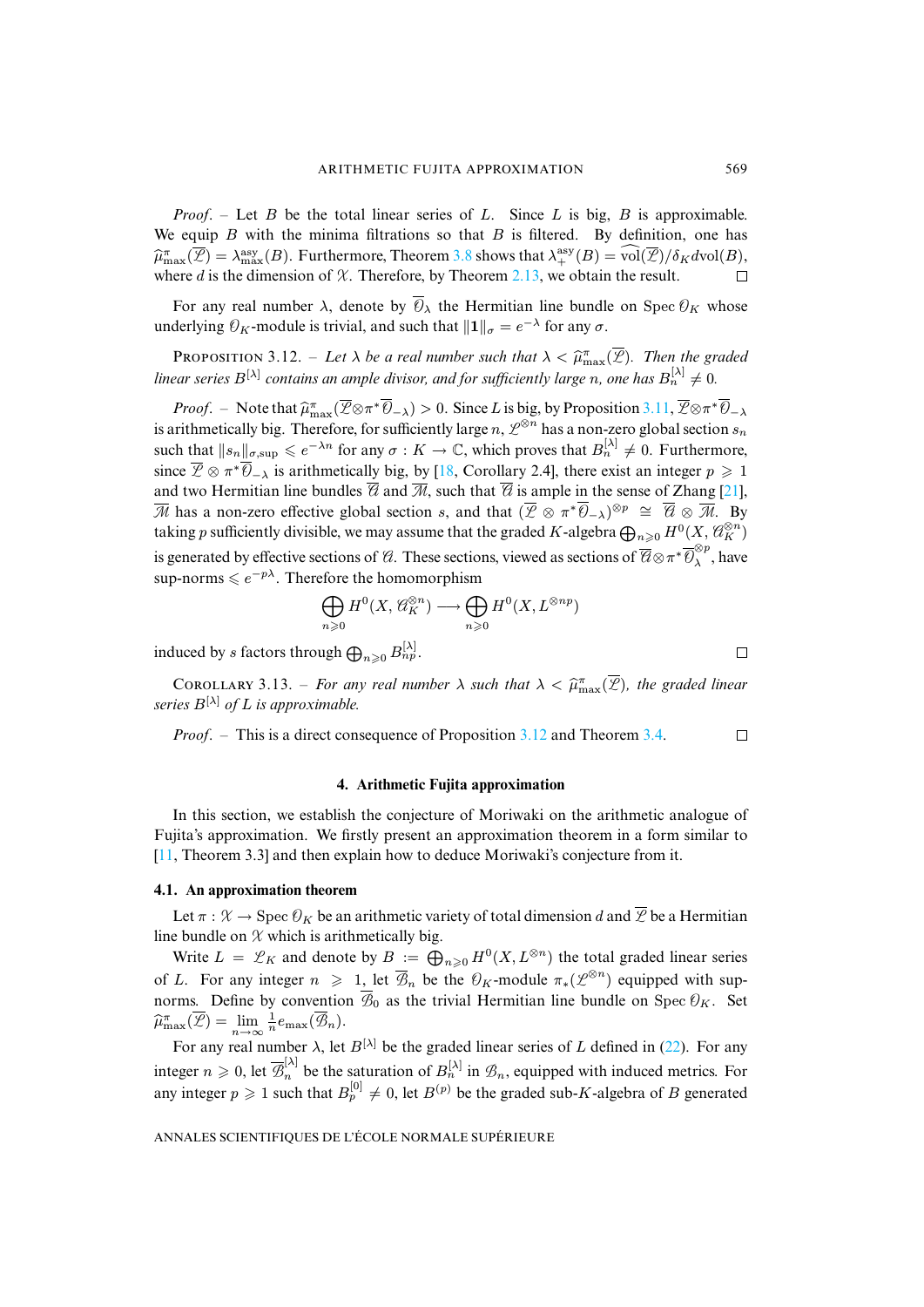<span id="page-16-2"></span>by  $B_p^{[0]}$ . For any integer  $n \geq 1$ , let  $\overline{\mathcal{B}}_{np}^{(p)}$  be the saturated metrized vector subbundle of  $\overline{\mathcal{B}}_{np}$ such that  $\mathcal{B}_{np,K}^{(p)} = B_{np}^{(p)}$ .

THEOREM 4.1. - *The following equality holds:* 

$$
\widehat{\operatorname{vol}}(\overline{\mathscr{L}}) = \sup_p \widehat{\operatorname{vol}}\big(B^{(p)}\big),
$$

where  $B^{(p)}$  is the graded linear series [of](#page-13-2)  $L$  generated by  $B^{[0]}_p$  defined above.

*Proof.* – For any integer  $n \ge 1$ , let  $\nu_n = T_{\frac{1}{n}}\nu_{(B_n, \mathcal{F})}$ , where  $\mathcal{F}$  is the minima filtration of  $\overline{\mathcal{B}}_n$ . We have shown in Theorem 3.8 that the sequence  $(\nu_n)_{n\geq 1}$  converges vaguely to a Borel probability measure which we denote by  $\nu$ . [Sim](#page-20-0)ilarly, for any integer  $n \geq 1$ , let  $\nu_n^{(p)} = T_{\frac{1}{np}} \nu_{(B_{np}^{(p)}, \mathcal{F})}$ . The sequence  $(\nu_n^{(p)})_{n \geq 1}$  also converges vaguely to a Borel probability measure which we denote by  $\nu^{(p)}$ . Our strategy is to prove that the restriction of  $\nu$  on  $[0, +\infty]$ can be well approximated by the measures  $\nu^{(p)}$  (see §4.3 for further discussions).

For any subdivision  $D: 0 = t_0 < t_1 < \cdots < t_m < \widehat{\mu}_{\max}^{\pi}(\overline{\mathcal{L}})$  of the interval  $[0, \widehat{\mu}_{\max}^{\pi}(\overline{\mathcal{L}})]$ such that

(23) 
$$
\nu({t_1,\cdots,t_m})=0,
$$

denote by  $h_D : \mathbb{R} \to \mathbb{R}$  the function such that

<span id="page-16-0"></span> $\overline{0}$ 

<span id="page-16-1"></span>
$$
h_D(x) = \sum_{i=0}^{m-1} t_i \, 1\!\!1_{[t_i, t_{i+1}[}(x) + t_m 1\!\!1_{[t_m, \infty[}(x).
$$

By Corollary 3.13, for any  $\varepsilon > 0$ , there exists a sufficiently large integer  $p = p(\varepsilon, D) \ge 1$ such that  $B^{(p)}$  approximates all algebras  $B^{[t_i]}$   $(i \in \{0, \cdots, m\})$  simultaneously. That is, there exists  $N_0 \in \mathbb{N}$  such that, for any  $n \ge N_0$ , one has

$$
\inf_{\leqslant i\leqslant m}\frac{\mathrm{rk}\,\big(\mathop{\mathrm{Im}}\nolimits(S^n B_p^{[t_i]} \rightarrow B_{np}^{[t_i]})\big)}{\mathrm{rk}(B_{np}^{[t_i]})} \geqslant 1-\varepsilon.
$$

We then obtain that

(24) 
$$
\text{rk}(\mathcal{F}_{npt_i}B_{np}^{(p)})\geqslant\text{rk}\left(\text{Im}(S^nB_p^{[t_i]}\rightarrow B_{np}^{[t_i]})\right)\geqslant(1-\varepsilon)\text{rk}(B_{np}^{[t_i]}).
$$

Note that

$$
nprk(B_{np}^{(p)})\int_0^{+\infty}t\nu_{np}^{(p)}(\mathrm{d}t) = -\int_0^{+\infty}t\,\mathrm{d}\,\mathrm{rk}(\mathcal{F}_tB_{np}^{(p)}) = \int_0^{+\infty}\mathrm{rk}(\mathcal{F}_tB_{np}^{(p)})\,\mathrm{d}t
$$

$$
\geqslant \sum_{i=1}^m(npt_i-npt_{i-1})\,\mathrm{rk}(\mathcal{F}_{npt_i}B_{np}^{(p)}) \geqslant np(1-\varepsilon)\sum_{i=1}^m(t_i-t_{i-1})\,\mathrm{rk}(B_{np}^{[t_i]}),
$$

where in the first inequality we have used the decreasing property of  $\mathcal{F}$ , and the second inequality comes from (24) and the fact that  $B_{np}^{[t_i]} = \mathcal{F}_{npt_i}^M B_{np}$ .

From the above inequality, one obtains, by Abel's summation formula,

$$
\operatorname{rk}(B_{np}^{(p)})\int_0^{+\infty}t\,\nu_{np}^{(p)}(\mathrm{d} t)\geqslant (1-\varepsilon)\operatorname{rk}(B_{np})\int h_D(t)\,\nu_{np}(\mathrm{d} t).
$$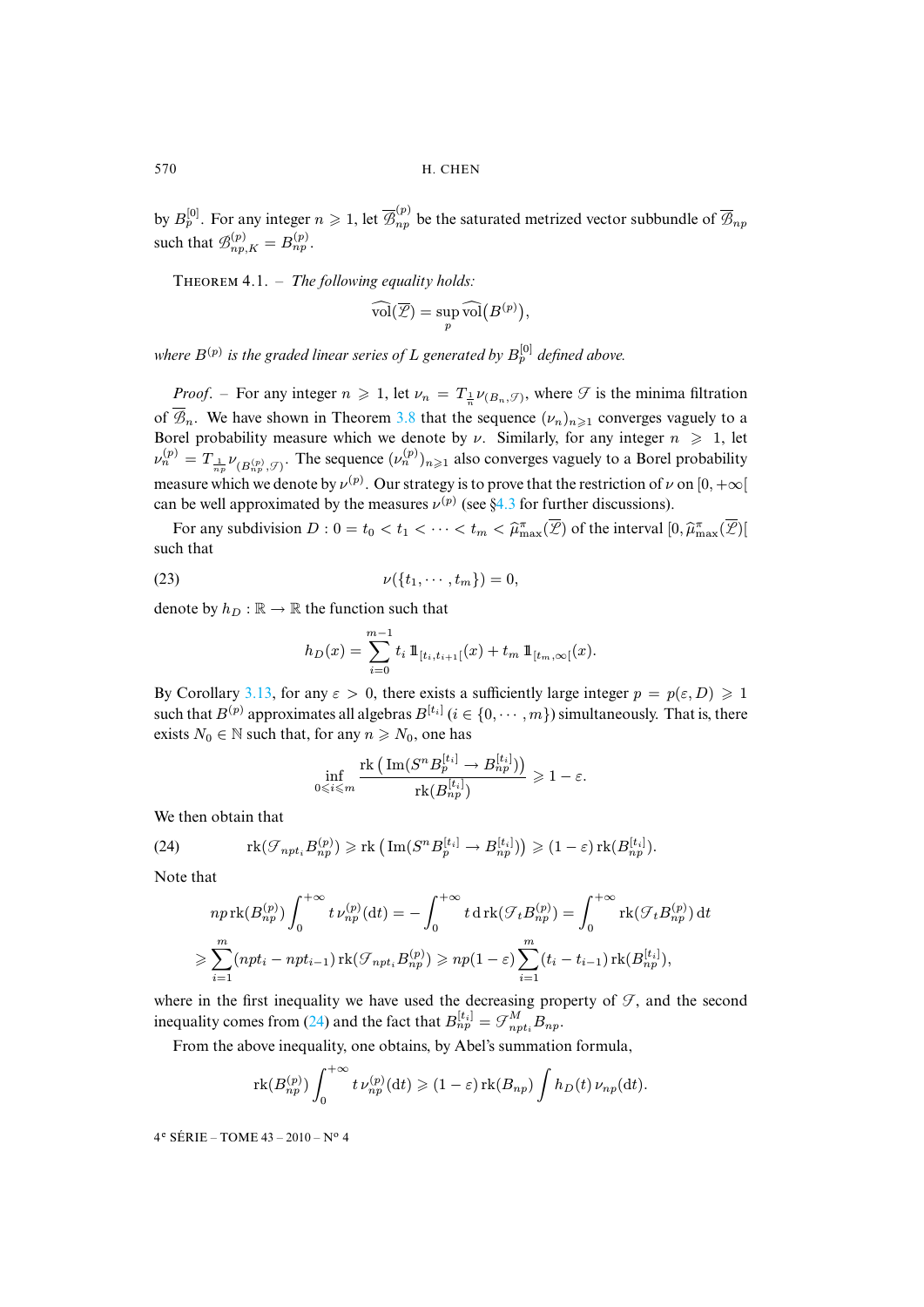By  $(20)$ , one has

$$
\lim_{n \to \infty} \frac{\delta_K d}{(np)^{d-1}/(d-1)!} \operatorname{rk}(B_{np}^{(p)}) \int_0^{+\infty} t \nu_{np}^{(p)}(\mathrm{d}t) \n= \delta_K d\mathrm{vol}(B^{(p)}) \int_0^{+\infty} t \nu^{(p)}(\mathrm{d}t) = \widehat{\mathrm{vol}}(B^{(p)}).
$$

Therefore,

$$
\widehat{\text{vol}}(B^{(p)}) \ge \lim_{n \to \infty} \frac{\delta_K d}{(np)^{d-1}/(d-1)!} (1-\varepsilon) \operatorname{rk}(B_{np}) \int_{\mathbb{R}} h_D \, \mathrm{d}\nu_{np}
$$

$$
= \delta_K d(1-\varepsilon) \text{vol}(L) \int_{\mathbb{R}} h_D \, \mathrm{d}\nu,
$$

where the equality follows from  $[2, IV \$  5  $n^{\circ}12$  Proposition 22]. Choose a sequence of subdivisions  $(D_j)_{j \in \mathbb{N}}$  verifying the condition (23) and such that  $h_{D_j}(t)$  converges uniformly to max $\{t, 0\}$  – max $\{t - \hat{\mu}_{\max}^{\pi}(\overline{\mathscr{L}}), 0\}$  when  $j \to \infty$ . Note that the support of  $\nu$  is bounded from abov[e by](#page-13-0)  $\widehat{\mu}_{\max}^{\pi}(\overline{\mathscr{L}})$ . Hence one obtains

$$
\sup_{p} \widehat{\text{vol}}(B^{(p)}) \geq \delta_K d(1-\varepsilon) \text{vol}(L) \int_0^{+\infty} t \, \nu(dt) = (1-\varepsilon) \widehat{\text{vol}}(\overline{\mathcal{L}}),
$$

thanks to  $(20)$ . The theorem is thus proved.

### **4.2. Arithmetic Fujita approximation**

In the following, we explain why Theorem 4.1 implies Fujita's arithmetic approximation theorem in the form conjectured by Moriwaki. Our strategy is quite similar to Corollary 3.5, except that the choice of metrics on the approximating invertible sheaf requires rather subtle analysis (because the arithmetic amplitude needs smooth metrics) on the superadditivity of probability measures associated to a filtered graded algebra (see Appendix).

The following is a reminder on some positivity conditions for Hermitian line bundles. Let  $g: \mathcal{Y} \to \text{Spec } \mathcal{O}_K$  be a projective arithmetic variety such that  $\mathcal{Y}_0$  is smooth. We say that a Hermitian line bundle  $\overline{\mathcal{L}}$  (with smooth metrics) is *ample* if the following conditions are fulfilled:

- 1)  $\mathcal{L}$  is relatively ample,
- 2) the metrics of  $\overline{\mathcal{L}}$  are positive, that is,  $c_1(\overline{\mathcal{L}})$  is a positive (1, 1)-form on  $\mathcal{Y}(\mathbb{C})$  (the space [o](#page-24-0)f C-points of  $\mathcal{Y} \otimes_{\mathbb{Z}} \mathbb{C}$ , equipped with the analytic topology),
- 3) for any irreducible closed subscheme Z of  $\mathcal Y$  which is flat over Spec  $\mathcal O_K$ , the height  $h_{\overline{Z}}(Z) := (\widehat{c}_1(\overline{Z})^{\dim Z} \cdot [Z])$  is strictly positive.

By [21, Corollary 5.7], under the conditions 1) and 2), the condition 3) is actually equiva[lent](#page-23-8) to

3)' For any  $z \in \mathcal{Y}(\overline{\mathbb{Q}}), h_{\overline{\mathcal{Z}}}(z) > 0$ .

Let  $\overline{\mathcal{L}}$  be a Hermitian line bundle on  $\mathcal{Y}$  with smooth metrics. We say that  $\overline{\mathcal{L}}$  is *nef* (cf. [12, §2]) if the following conditions are fulfilled:

- <span id="page-17-0"></span>1)  $\mathcal L$  is relatively nef, that is, all fibres of  $\mathcal L$  are nef,
- 2)  $c_1(\overline{\mathscr{L}})$  is semipositive on  $\mathscr{Y}(\mathbb{C}),$
- 3) for any  $z \in \mathcal{Y}(\overline{\mathbb{Q}})$ , one has  $h_{\overline{\mathcal{Z}}}(z) \geq 0$ .

$$
\qquad \qquad \Box
$$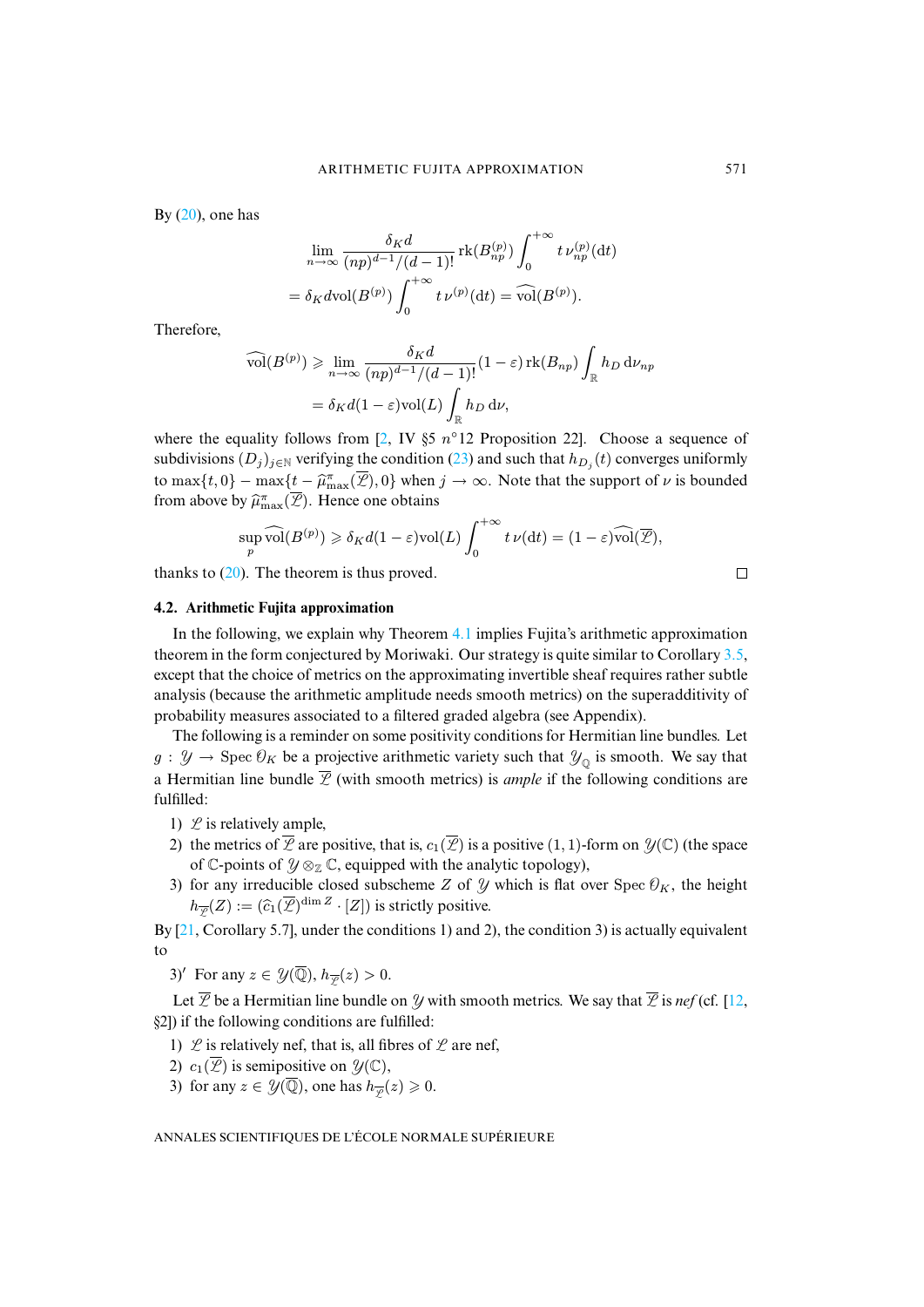REMARK 4.2. – It follows from the definition that

- (1) the tensor product of an ample Hermitian line bundle with a nef one is ample;
- (2) a Hermitian line bundle  $\overline{Z}$  with smooth metrics is ample (resp. nef) if and only if, for some integer  $n > 0$ ,  $\overline{\mathcal{L}}^{\otimes n}$  is ample (resp. nef);
- (3) the pull-back of a nef Hermitian line bundle by a proper morphism is still nef.

<span id="page-18-0"></span>Moreover, assume that  $\overline{E}$  is a Hermitian line bundle on Spec  $\mathcal{O}_K$  and that  $\overline{Z}$  is a quotient bundle of  $g^* \overline{E}$ , then  $\mathcal L$  is relatively nef and the metrics of  $\overline{\mathcal L}$  are semipositive. In fact, the surjective map  $g^*E \to \mathscr{L}$  corresponds to an embedding  $i: \mathscr{Y} \to \mathbb{P}(E)$  with  $\overline{\mathscr{L}} \cong i^* \overline{\mathscr{O}_{\mathbb{P}(E)}(1)}$ , where the metrics of  $\overline{\mathcal{O}_{\mathbb{P}(E)}(1)}$  are Fubini-Study metrics. Therefore, if  $e_{\min}(\overline{E}) \geqslant \frac{1}{2}\log(\mathop{\mathrm{rk}} E),$ then  $\overline{Z}$  is nef.

THEOREM 4.3 (Arithmetic Fujita approximation). – *For any*  $\varepsilon > 0$ , *there exist a birational morphism*  $\nu$  :  $\mathcal{X}' \rightarrow \mathcal{X}$ , an integer  $p \geqslant 1$  together with a decomposition  $\nu^*\overline{\mathcal{L}}^{\otimes p} \cong \overline{\mathcal{U}} \otimes \overline{\mathcal{M}}$  such that

- 1)  $\overline{\mathcal{M}}$  *is effective and*  $\overline{\mathcal{A}}$  *is arithmetically am[ple;](#page-18-0)*
- 2) *one has*  $p^{-d}\widehat{\mathrm{vol}}(\overline{\mathcal{A}}) \geq \widehat{\mathrm{vol}}(\overline{\mathcal{L}}) \varepsilon$ .

REMARK 4.4. – For establishing Theorem 4.3, it suffices to prove the following weaker result for any big Hermitian line bundle  $\overline{\mathcal{L}}$ :

*For any*  $\varepsilon > 0$  *and any*  $\lambda > 0$ , *there [exist](#page-18-0) a birational morphism*  $\nu : \mathcal{X}' \to \mathcal{X}$  with  $\mathcal{X}'_{\mathbb{Q}}$ smooth, an integer  $p\geqslant 1$  and a decomposition  $\nu^*\overline{\mathcal{L}}^{\otimes p}\cong\overline{\mathcal{U}}\otimes\overline{\mathcal{M}}$  such that  $\overline{\mathcal{M}}$  is effective,  $\overline{\mathscr{C}} \otimes \pi^* \overline{\mathscr{O}}_{\lambda p}$  is nef and that  $p^{-d} \widehat{\text{vol}}(\overline{\mathscr{C}}) \geq \widehat{\text{vol}}(\overline{\mathscr{L}}) - \varepsilon.$ 

We show that this assertion implies Theorem 4.3. Let  $\overline{J}$  be a big Hermitian line bundle on  $\chi$ ,  $\lambda > 0$  and  $m \in \mathbb{N}_{*}$  sufficiently large so that  $\overline{\mathcal{L}}^{\otimes m} \otimes \overline{\mathcal{J}}^{\vee} \otimes \pi^* \overline{\mathcal{O}}_{-\lambda}$  is big. The above assertion implies that, for any  $\varepsilon > 0$ , there exist a birational morphism  $\nu : \mathcal{X}' \to \mathcal{X}$  with  $\mathcal{X}'_Q$  smooth, an integer  $p > 0$  and a decomposition

$$
\nu^*(\overline{{\mathcal{L}}}^{\otimes mp}\otimes\overline{\mathcal{J}}^{\vee\otimes p}\otimes\pi^*\overline{\theta}_{-\lambda p})\cong\overline{{\mathcal{U}}}\otimes\overline{{\mathcal{M}}}
$$

with  $\overline{\mathscr{C}} \otimes (\pi \nu)^* \overline{\mathscr{O}}_{\lambda p}$  nef,  $\overline{\mathscr{M}}$  effective, such that

$$
p^{-d}\widehat{\mathrm{vol}}(\overline{\mathcal{C}}) \geqslant \widehat{\mathrm{vol}}(\overline{\mathcal{L}}^{\otimes m}\otimes \overline{\beta}^{\vee}\otimes \pi^*\overline{\theta}_{-\lambda})-\varepsilon.
$$

Let  $\overline{\mathcal{J}}'$  be an ample Hermitian line bundle on  $\mathcal{X}'$ . Since  $\nu^*\overline{\mathcal{J}}$  is big (see [13, Theorem 4.3]), there exists an integer  $q > 0$  such that  $\nu^* \overline{\mathcal{J}}^{\otimes pq} \otimes \overline{\mathcal{J}}^{\vee}$  is eff[ectiv](#page-17-0)e. Consider the decomposition

$$
\nu^*\overline{\mathcal{L}}^{\otimes mpq} \cong (\overline{\mathcal{U}}^{\otimes q} \otimes (\pi\nu)^*\overline{\theta}_{\lambda pq} \otimes \overline{\phi}') \otimes (\overline{\mathcal{M}}^{\otimes q} \otimes \nu^*\overline{\phi}^{\otimes pq} \otimes \overline{\phi}'').
$$

Note that  $\overline{\mathcal{U}}' := \overline{\mathcal{U}}^{\otimes q} \otimes (\pi \nu)^* \overline{\mathcal{O}}_{\lambda pq} \otimes \overline{\mathcal{J}}'$  is ample (see Remark 4.2 (1)),  $\overline{\mathcal{M}}' := \overline{\mathcal{M}}^{\otimes q} \otimes \nu^* \overline{\mathcal{J}}^{\otimes pq} \otimes \overline{\mathcal{J}}'^{\vee}$ is effective, and

$$
(mpq)^{-d}\widehat{\mathrm{vol}}(\overline{\mathcal{U}}')\geqslant (mpq)^{-d}\widehat{\mathrm{vol}}(\overline{\mathcal{U}}^{\otimes q})\geqslant m^{-d}(\widehat{\mathrm{vol}}(\overline{\mathcal{L}}^{\otimes m}\otimes\overline{\mathcal{J}}^{\vee}\otimes\overline{\theta}_{-\lambda})-\varepsilon).
$$

By the continuity of the arithmetic volume function (cf.  $[13,$  Theorem 5.4]), we obtain Theorem 4.3.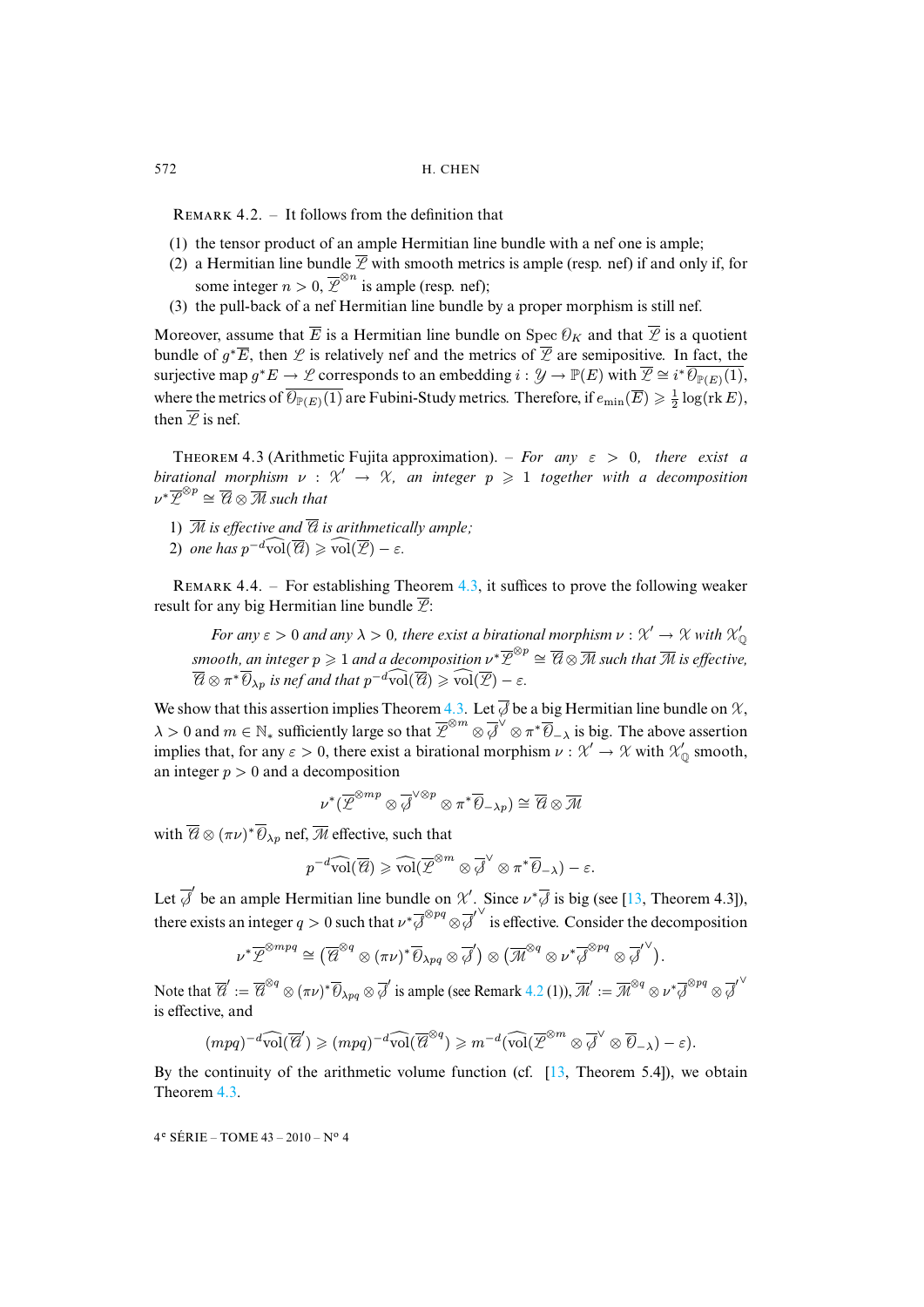*Proof.* – By [13, Theorem 4.3], we may assume that  $\chi$  is generically smooth. For any integer  $p \ge 1$  such that  $B_p^{[0]} \ne 0$ , let  $\phi_p : \mathcal{X}_p \to \mathcal{X}$  be the blow-up (twisted by  $\mathcal{L}$ ) of  $\mathcal X$  along the base locus of  $\mathcal{B}_p^{[0]}$ . In other words,  $\mathcal{X}_p$  is defined as

<span id="page-19-0"></span>
$$
\mathcal{X}_p = \mathrm{Proj}\Big( \operatorname{Im} \Big( \bigoplus_{n \geqslant 0} \pi^* \mathcal{B}^{(p)}_{np} \longrightarrow \bigoplus_{n \geqslant 0} \mathcal{L}^{\otimes np} \Big) \Big).
$$

Let  $\mathcal{U}_p = \mathcal{O}_{\mathcal{X}_p}(1)$  and  $\mathcal{M}_p$  be the invertible sheaf corresponding to the exceptional divisor. Let s be the global section of  $\mathcal{M}_p$  which trivializes  $\mathcal{M}_p$  outside the exceptional divisor. By definition, one has  $\phi_p^* \mathcal{L}^{\otimes p} \cong \mathcal{C}_p \otimes \mathcal{M}_p$ . On the other hand, the canonical homomorphism  $\phi_p^* \pi^* \mathcal{B}_p^{[0]} \to \mathcal{C}_p$  induces a morphism  $i_p : \mathcal{X}_p \to \mathbb{P}(\mathcal{B}_p^{[0]})$  such that  $i_p^*(\mathcal{L}_p) \cong \mathcal{C}_p$ , where  $\mathcal{L}_p = \hat{\theta}_{\mathbb{P}(\mathcal{B}_p^{[0]})}(1)$ . The restriction of global sections of  $\mathcal{L}_p^{\otimes n}$  gives an injective homomorphism

(25) 
$$
\operatorname{Im}(S^n \mathcal{B}_p^{[0]} \to \mathcal{B}_{np}) = \mathcal{B}_{np}^{(p)} \longrightarrow H^0(\mathcal{X}_p, \mathcal{B}_p^{\otimes n}),
$$

where the last  $\mathcal{O}_K$ -module is considered as a submodule of  $H^0(\mathcal{X}_p, \phi_p^*\mathcal{L}^{\otimes p})$  via s.

For any integer  $n \geq 1$  and any embedding  $\sigma : K \to \mathbb{C}$ , denote by  $\|\cdot\|_{\sigma,n}$  the quotient Her[m](#page-23-17)itian norm on  $\mathcal{C}_{p,\sigma}$  induced by the surjective homomorphism  $\phi_p^*\pi^*\mathcal{B}_{np}^{(p)} \to \mathcal{C}_{p}^{\otimes n}$ , where on  $\mathcal{B}_{np}^{(n)}$  we have chosen the John norm  $\|\cdot\|_{\sigma,\text{John}}$  associated to the sup-norm  $\|\cdot\|_{\sigma,\text{sup}}$ (recall that one has  $\sqrt{\mathrm{rk}(B_{np}^{(p)})} \|\cdot\|_{\sigma,\sup} \geqslant \|\cdot\|_{\sigma,\mathrm{John}} \geqslant \|\cdot\|_{\sigma,\sup}$ , see [8, §4.2] for details), and the corresponding Hermitian vector bundle will be denoted by  $\overline{\mathcal{B}}_{np}^{(n)}$  $\sum_{np,J}$ . Thus the Hermitian norms on  $\mathcal{C}_p$  are positive and smooth. Now let  $\sigma : K \to \mathbb{C}$  be an embedding and x be a complex point of  $\mathcal{X}_{p,\sigma}$  outside the exceptional divisor. It corresponds to a one-dimensional quotient of  $B_{p,\sigma}^{[0]}$ , which induces, for any integer  $n \geq 1$ , a one-dimensional quotient  $l_{n,x}$  of  $B_{np,\sigma}^{(p)}$ . By a classical result on convex bodies in Banach space (Hahn-Banach theorem), there exists an affine hyperplane parallel to the  $\text{Ker}(B_{np,\sigma}^{(p)} \to l_{n,x})$  and tangent to the closed unit ball of  $B_{np,\sigma}^{(p)}$ . In other words, there exists  $v \in B_{np,\sigma}^{(p)}$  whose image in  $\mathcal{C}_{p,\sigma}^{\otimes n}(x)$  has norm  $||v||_{\sigma,\text{John}}$ , which is bounded from below by  $||v||_{\sigma,\text{sup}}$ . Note that, as a section of  $L^{\otimes n}_{\sigma}$  over  $X_{\sigma}(\mathbb{C})$ , one has  $||v_x||_{\sigma} \le ||v||_{\sigma}$ , where  $|| \cdot ||_{\sigma}$  denotes the Hermitian metric of index  $\sigma$  of  $\overline{L}$ . Hence, for any section u of  $\mathcal{C}_{p,\sigma}$  over a neighborhood of x, one has  $||u_x||_{\sigma,n} \ge ||u_x \otimes s_x||_{\sigma}$ . In fact, by dilation we may assume that  $u_x^{\otimes n}$  equals the image of  $v_x$  in  $\mathcal{C}_{p,\sigma}^{\otimes n}(x)$ , and hence

$$
||u_x||_{\sigma,n} = ||v||_{\sigma,\mathrm{John}}^{\frac{1}{n}} \ge ||v||_{\sigma,\sup}^{\frac{1}{n}} \ge ||v_x||_{\sigma}^{\frac{1}{n}} = ||u_x \otimes s_x||_{\sigma}.
$$

Therefore, if we equip  $\mathcal{C}_p$  with metrics  $\alpha_n = (\|\cdot\|_{\sigma,n})_{\sigma:K\to\mathbb{C}}$  and define  $(\mathcal{M}_p, \beta_n) := \phi_p^* \overline{\mathcal{L}} \otimes (\mathcal{C}_p, \alpha_n)^\vee$ . Then the section s of  $\mathcal{M}_p$  is an effective section. For any integer  $n \geq 1$ , one has

$$
p^{-d}\widehat{\mathrm{vol}}(\mathcal{C}_p,\alpha_n)\geqslant \widehat{\mathrm{vol}}(B^{(p)},\alpha_n),
$$

where

$$
\widehat{\mathrm{vol}}(B^{(p)},\alpha_n):=\lim_{m\to+\infty}\frac{\widehat{h}^0(B_{mp}^{(p)},\|\cdot\|_{\sigma,n,\mathrm{sup}})}{m^d/d!}.
$$

Note that, for any  $\sigma : K \to \mathbb{C}$  and any element  $v \in B_{np,\sigma}^{(p)}$  considered as a section in  $H^0(\mathcal{X}_{p,\sigma}(\mathbb{C}), \mathcal{C}_{p,\sigma}^{\otimes n})$  via (25), the sup-norms of v relatively to the metrics in  $\alpha_n$  are bounded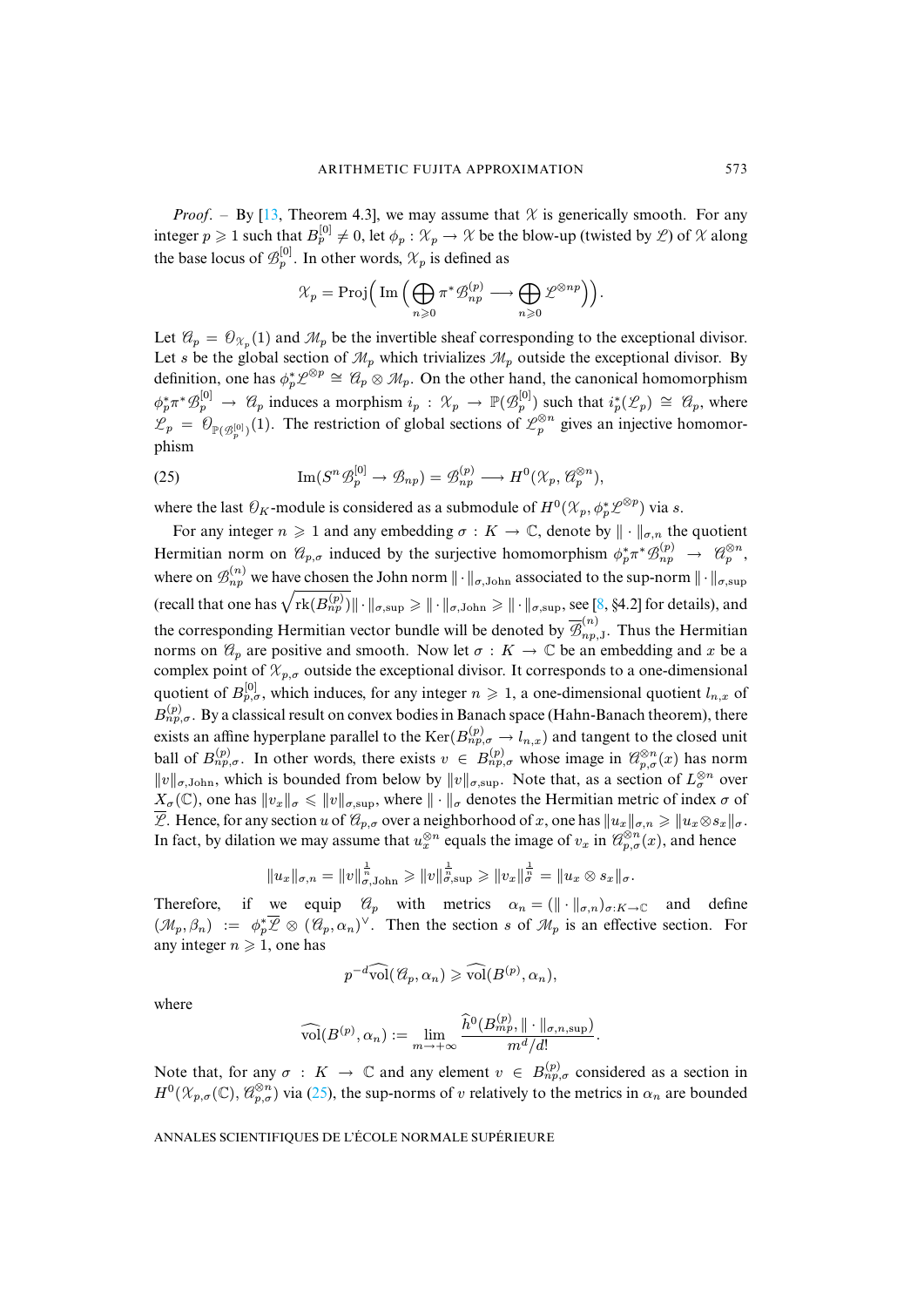from above by the John norms of v considered as a section of  $L_{\sigma}$  corresponding to the supnorms induced by the norms of  $\overline{Z}.$  Note that, for any integer  $m\geqslant 1,$  one has  $e_{\min}(B_{mp}^{(p)})\geqslant 0$ and  $e_{\min}(B_{mp}^{(p)}, \alpha_n) \geq -m\lambda_{n,p}$ . Thus Corollary A.2 combined with (20) implies that

> $\limsup_{n\to+\infty} \widehat{\text{vol}}(B^{(p)},\alpha_n)\geqslant \widehat{\text{vol}}(B^{(p)}).$  $n\rightarrow+\infty$

Therefore, by Theorem 4.1, for any  $\varepsilon > 0$ [, th](#page-17-0)ere exists an integer  $p \ge 1$  such that  $\limsup_{n \to +\infty} p^{-d} \widehat{\text{vol}}(\mathcal{C}_p, \alpha_n) \geqslant \text{vol}(\overline{\mathcal{L}}) - \varepsilon/2.$  For any  $n, p \in \mathbb{N}_*$ , let  $\lambda_{n,p} = \frac{1}{2n} \log(\text{rk } B_{np}^{(p)})$ .  $n\rightarrow+\infty$ Note that  $(\mathcal{C}_p, \alpha_n) \otimes \mathcal{O}_{2\lambda_{n,p}}$  is nef (see Remark 4.2) since its  $n^{\text{th}}$  tensor power can be written as a quotient of  $\phi_p^*\pi^*(\overline{\mathcal{B}}_{np,\mathrm{J}}^{(p)}\otimes\overline{\theta}_{2n\lambda_{n,p}})$  and

$$
e_{\min}(\overline{\mathcal{B}}^{(p)}_{np,\mathbf{J}}\otimes\overline{\theta}_{2n\lambda_{n,\,p}})\geqslant e_{\min}(\overline{\mathcal{B}}^{(p)}_{np,\mathbf{J}})+2n\lambda_{n,\,p}\geqslant \frac{1}{2}\log(\mathop{\mathrm{rk}} B^{(p)}_{np}).
$$

<span id="page-20-0"></span>As  $\lim_{n\to+\infty}\lambda_{n,p}=0$ , we have proved the assertion in Remark 4.4, which is actually equivalent to Theorem 4.3.  $\Box$ 

### **4.3. Approximating subalgebras**

In this section, we show that if a positive finitely generated subalgebra of  $\overline{B}$  approximates well the arithmetic volume of  $\overline{Z}$ , then it also approximates well the asymptotic measure of  $\overline{Z}$ truncated at 0.

Let  $p \geq 1$  be an integer. [A](#page-24-0)ssume that  $\overline{Z}^{\otimes p}$  is decomposed as  $\overline{\mathscr{C}} \otimes \overline{\mathscr{M}}$ , where  $\overline{\mathscr{C}}$  is arithmetically ample and  $\overline{\mathcal{M}}$  has a non-zero effective section s. Through the section s we may consider the section algebra  $\bigoplus_{n\geqslant 0}H^0(X,\mathscr{C}_K^{\otimes n})$  as a graded sub-K-algebra of  $B.$  As  $\overline{\mathscr{C}}$ is ample, for sufficiently large *n*, one has  $H^0(X, \mathcal{C}_K^{\otimes n}) \subset \mathcal{F}_0(B_{np})$  (cf. [21, Corollary 4.8]).

PROPOSITION 4.5. – Let  $p \geq 1$  be an integer and S be a graded subalgebra of B generated *by a subspace of*  $B_p$ *. For any integer*  $n \geqslant 1$ , let  $\overline{\phi}_n$  be the saturated sub- $\overline{\theta}_K$ -module *of*  $B_n$ , equipped with induced metrics, and such that  $\oint_{n,K} = S_n$ ; let  $\nu_{\overline{\phi}_n}$  be the measure associated to the minima filtration of  $\mathcal{A}_n.$  Denote by  $\nu$  the vague limit of the measure sequence  $(T_{\frac{1}{np}}\nu_{\overline{\phi}_{np}})_{n\geqslant 1}$ *. Then for any*  $x\in\mathbb{R}$ *, one has* 

(26) 
$$
\text{vol}(S)\nu([x,+\infty[)\leq \text{vol}(L)\nu_{\overline{\mathscr{L}}}([x,+\infty[),
$$

where  $\nu_{\overline{Z}}$  is the vague limit of  $(T_{\frac{1}{n}}\nu_{\overline{\mathcal{B}}_n})_{n\geqslant1}$ ,  $\nu_{\overline{\mathcal{B}}_n}$  being the measure associated to the minima *filtration of*  $\overline{\mathcal{B}}_n$ *. Furthermore, if*  $e_{\min}(\overline{\mathcal{A}}_{nn}) > 0$  *holds for sufficiently large n, then* 

(27) 
$$
\text{vol}(S) \leqslant \text{vol}(L)\nu_{\overline{\mathscr{L}}}([0,+\infty[).
$$

*Proof.* – For any  $x \in \mathbb{R}$ , one has

<span id="page-20-1"></span>
$$
\operatorname{rk}(S_{np})\nu_{\overline{\phi}_{np}}([npx,+\infty[) \leqslant \operatorname{rk}(B_{np})\nu_{\overline{\phi}_{np}}([npx,+\infty[),
$$

since these two quantities are respectively the ranks of  $\mathcal{F}_{npx}S_{np}$  and  $\mathcal{F}_{npx}B_{np}$ . By letting  $n \to +\infty$ , one obtains that, for any  $x \in \mathbb{R}$ ,

$$
\text{vol}(S)\nu([x,+\infty[)\leqslant \text{vol}(L)\nu_{\overline{\mathcal{L}}}([x,+\infty[).
$$

Since the positivity condition on the last minimum implies that  $\nu([0, +\infty]) = 1$ , one obtains (27).  $\Box$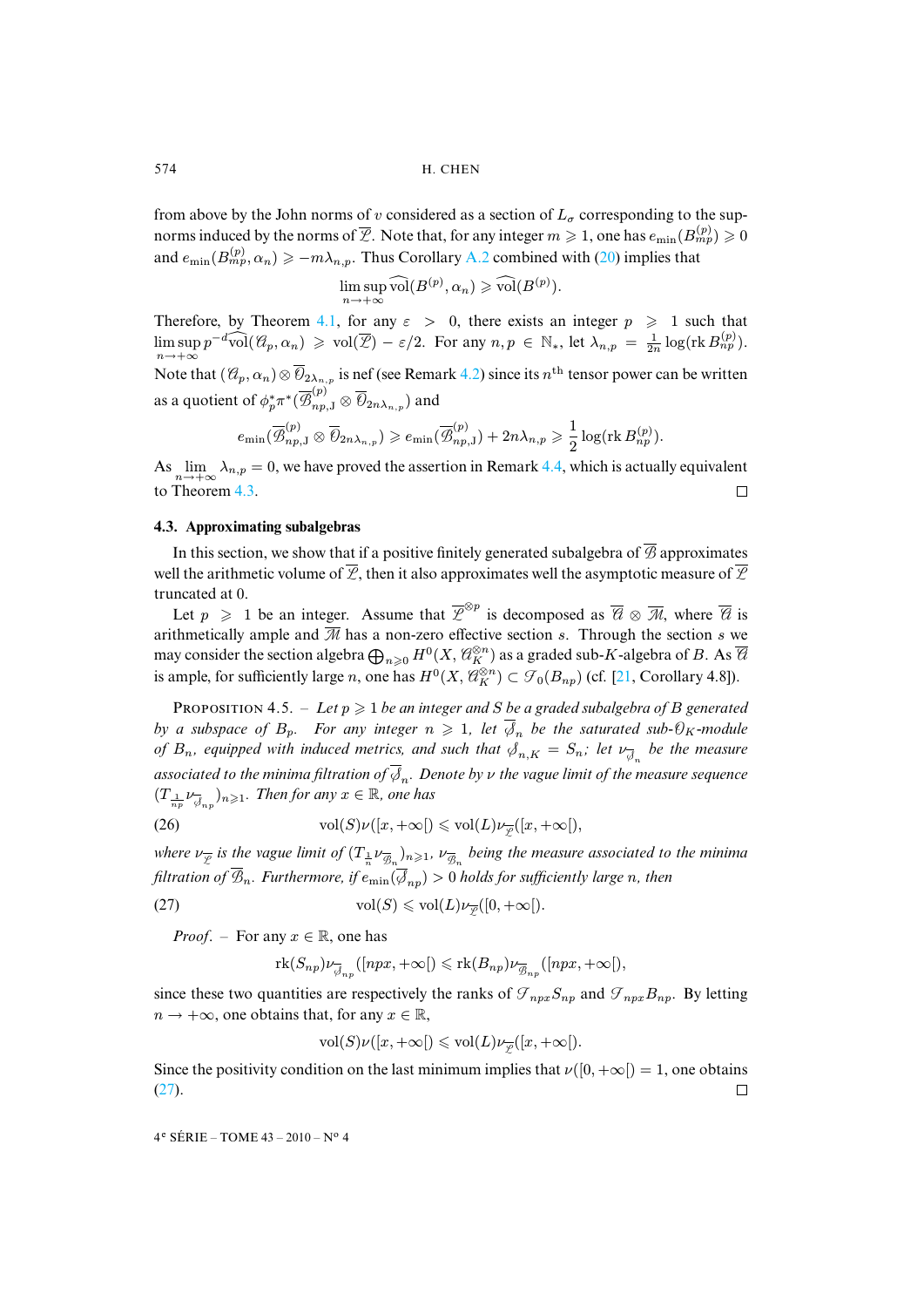COROLLARY 4.6. – *With the notation of Proposition 4.5, assume that* 

$$
\widehat{\mathrm{vol}}(S):=\lim_{n\to\infty}\frac{\widehat{h}^0(\overline{\phi}_{np})}{(np)^d/d!}\geqslant(1-\varepsilon)\widehat{\mathrm{vol}}(\overline{\mathcal{L}}),
$$

*where*  $0 < \varepsilon < 1$  *is a constant. Then one has* 

(28) 
$$
0 \leq \delta_K d \int_0^{+\infty} \left[ \text{vol}(L) \nu_{\overline{\mathscr{L}}}([x, +\infty[) - \text{vol}(S) \nu([x, +\infty[) \right] dx \leq \widehat{\varepsilon \text{vol}}(\overline{\mathscr{L}}).
$$

*Proof.* – By (20), one obtains

$$
\widehat{\text{vol}}(\overline{\mathcal{L}}) = \delta_K d \,\text{vol}(L) \int_0^{+\infty} t \,\nu_{\overline{\mathcal{L}}}(dt) = \delta_K d \,\text{vol}(L) \int_0^{+\infty} \nu_{\overline{\mathcal{L}}}([x, +\infty[) \, dx).
$$

Similarly,

$$
\widehat{\text{vol}}(S) = \delta_K d \,\text{vol}(S) \int_0^{+\infty} \nu([x, +\infty[) \,\mathrm{d}x).
$$

Hence the inequality  $(28)$  results from  $(26)$ .

 $\Box$ 

### **Appendix**

# **Comparison of filtered graded algebras**

Let  $B = \bigoplus_{n \geq 0} B_n$  $B = \bigoplus_{n \geq 0} B_n$  be an integral graded algebra of finite type over an infinite field K. We suppose that  $B_1 \neq 0$  and that B is generated as a K-algebra by  $B_1$ . Assume that each  $B_n$  is equipped with an R-filtration  $\mathcal F$  such that B becomes a filtered graded algebra (see §2.3 for definition). For all integers  $m, n \ge 0$  $m, n \ge 0$ , let  $\mathcal{F}^{(m)}$  be another R-filtration on  $B_n$  such that B equipped with R-filtrations  $\mathcal{F}^{(m)}$  is filtered. For all integers  $m, n \geq 1$ , let  $\nu_n = T_{\frac{1}{n}}\nu_{(B_n, \mathcal{F})}$  and  $\nu_n^{(m)} = T_{\frac{1}{n}}\nu_{(B_n, \mathcal{F}^{(m)})}$ . Assume in addition that  $\lambda_{\max}(B_n, \mathcal{F}) \ll n$ and  $\lambda_{\max}(B_n, \mathcal{F}^{(m)}) \ll_m n$ . By Theorem 2.11, the sequence of measures  $(\nu_n^{(m)})_{n \geq 1}$  (resp.  $(\nu_n)_{n\geq 1}$ ) converges vaguely to a Borel probability which we denote by  $\nu^{(m)}$  (resp.  $\nu$ ).

<span id="page-21-1"></span><span id="page-21-0"></span>The purpose of this section is to establish the following comparison result:

PROPOSITION A.1. – Let  $\varphi$  *be an increasing, concave and Lipschitz function on* R. Assume that, for any  $m\geqslant 1$  and any  $t\in\mathbb R$ , one has  $\mathcal{F}_tB_m\subset \mathcal{F}_t^{(m)}B_m$ , then

(29) 
$$
\limsup_{m \to +\infty} \int_{\mathbb{R}} \varphi \, \mathrm{d} \nu^{(m)} \geqslant \int_{\mathbb{R}} \varphi \, \mathrm{d} \nu.
$$

*Proof*. – By Noether's normalization theorem, there exists a graded subalgebra A of B suc[h t](#page-23-11)hat  $A$  is isomorphic to the polynomial algebra generated by  $A_1.$  We still use  $\mathcal{F}^{(m)}$  (resp.  $\mathcal{F}$ ) to denote the induced filtrations on A. Let  $\widetilde{\nu}_n = T_{\frac{1}{n}} \nu_{(A_n, \mathcal{F})}$  and  $\widetilde{\nu}_n^{(m)} = T_{\frac{1}{n}} \nu_{(A_n, \mathcal{F}^{(m)})}$ . For any integer  $m \geq 1$  $m \geq 1$  and any  $t \in \mathbb{R}$ , one still has  $\mathcal{F}_t A_m \subset \mathcal{F}_t^{(m)} A_m$ . Furthermore, by [3, Proof of Theorem 3.4.3, Step 1], the sequence of measures  $(\tilde{\nu}_n^{(m)})_{n\geq 1}$  (resp.  $(\tilde{\nu}_n)_{n\geq 1}$ ) converges vaguely to  $\nu^{(m)}$  (resp.  $\nu$ ). Therefore, we may suppose that  $B = A$  is a polynomial algebra. In this case, [3, Proposition 3.3.3] implies that

$$
nm \int \varphi \, \mathrm{d}\nu_{nm}^{(m)} \geqslant nm \int \varphi \, \mathrm{d}\nu_m^{(m)} \geqslant nm \int \varphi \, \mathrm{d}\nu_m,
$$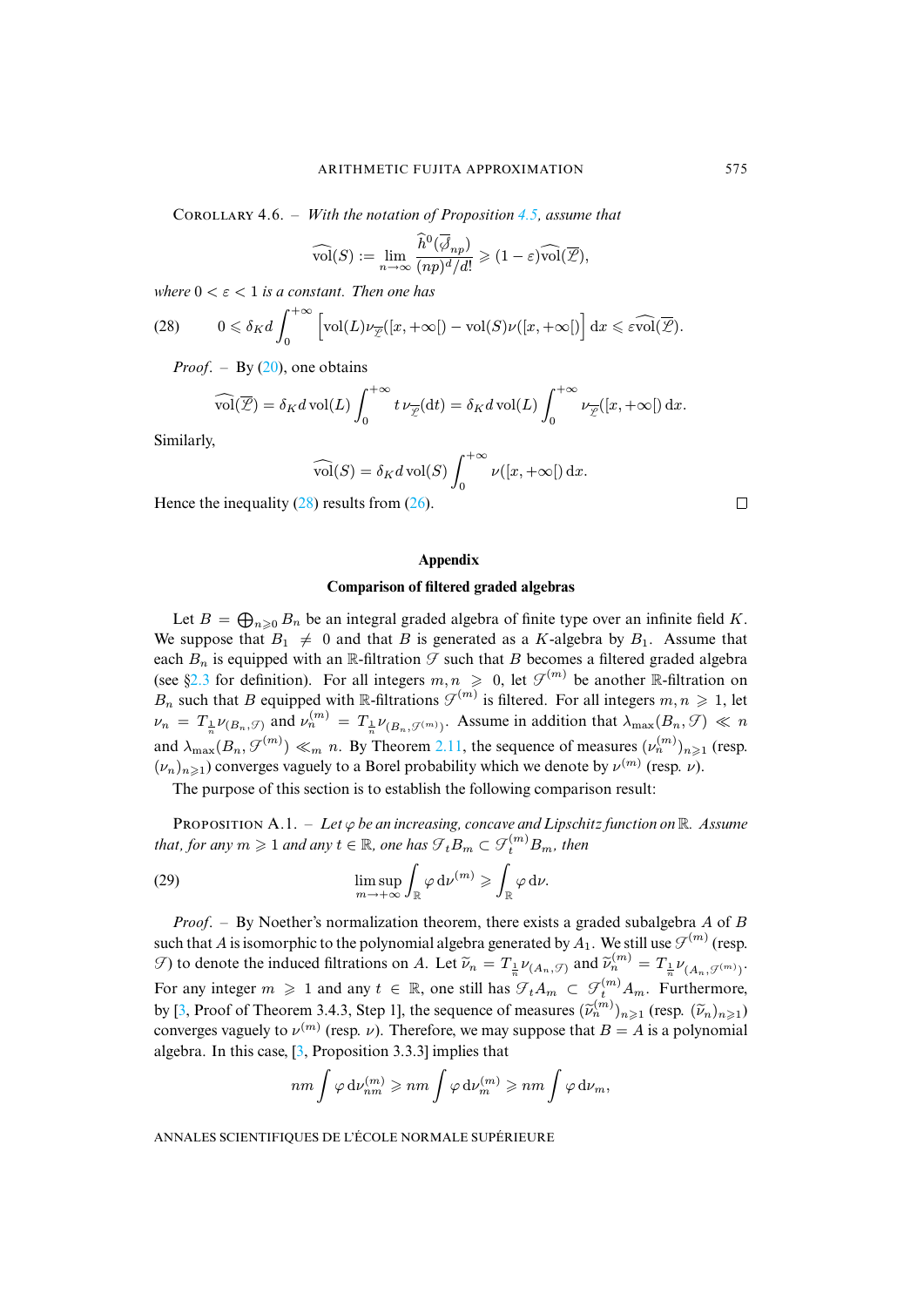since  $\nu_m^{(m)} \succ \nu_m$  $\nu_m^{(m)} \succ \nu_m$  $\nu_m^{(m)} \succ \nu_m$ . By letting  $n \to \infty$ , we obtain

$$
\int \varphi \, \mathrm{d}\nu^{(m)} \geqslant \int \varphi \, \mathrm{d}\nu_m,
$$

which implies  $(29)$ .

In the following, we apply Proposition A.1 to study algebras in metrized vector bundles. From now on, K denotes a number field. We assume given an  $\mathcal{O}_K$ -algebra  $\mathcal{B} = \bigoplus_{n \geq 0} \mathcal{B}_n$ , generated by  $\mathcal{B}_1$ , and such that

- 1) each  $\mathcal{B}_n$  is a projective  $\mathcal{O}_K$ -module of finite type;
- 2) for any integer  $n \geq 0$ ,  $B_n = \mathcal{B}_{n,K}$ ;
- 3) the algebra structure of  $\hat{\beta}$  is compatible to that of B.

For each integer  $n \geq 1$ , assume that g is a family of norms on  $\mathcal{B}_n$  such that  $(\mathcal{B}_n, g)$  becomes a metrized vector bundle on Spec  $\mathcal{O}_K$ . For all integers  $n \geqslant 1$  and  $m \geqslant 1$ , let  $g^{(m)}$  be another metric structure on  $\mathcal{B}_n$  such that  $(\mathcal{B}_n, g^{(m)})$  is also a metrized vector bundle on Spec  $\mathcal{O}_K$ . Let  $\nu_{(\mathcal{B}_n,g)}$  and  $\nu_{(\mathcal{B}_n,g^{(m)})}$  be the measures associated to the minima filtration of  $(\mathcal{B}_n,g)$  and of  $(\mathcal{B}_n, g^{(m)})$ , respectively.

COROLLARY A.2. – *With the notation above, assume in addition that* 

- 1)  $(\mathcal{B}, g)$  and all  $(\mathcal{B}, g^{(m)})$  verify the conditions in Remark 3.7;
- 2)  $e_{\max}(\mathcal{B}_n, g) \ll n$  and  $e_{\max}(\mathcal{B}_n, g^{(m)}) \ll_m n$ ;
- 3) the identity homomorphism  $Id$  :  $(\mathcal{B}_m, g) \to (\mathcal{B}_m, g^{(m)})$  is effective, that is, for any  $\sigma: K \to \mathbb{C}$ *, the norm of*  $\mathrm{Id}_{\sigma, \mathbb{C}}$  *is*  $\leq 1$ *.*

Let  $\nu$  and  $\nu^{(m)}$  be respectively the limit measures of  $(T_{\frac{1}{n}}\nu_{(\mathcal{B}_n,g)})_{n\geqslant1}$  and  $(T_{\frac{1}{n}}\nu_{(\mathcal{B}_n,g^{(m)})})_{n\geqslant1}$ . *Then for any increasing, concave and Lipschitz function*  $\varphi$  *on*  $\mathbb{R}$ *, one has* 

$$
\limsup_{m\to\infty}\int_{\mathbb{R}}\varphi\,d\nu^{(m)}\geqslant\int_{\mathbb{R}}\varphi\,d\nu.
$$

*In particular, if*  $\liminf_{n\to\infty}$  $\frac{1}{n}e_{\min}(\mathcal{B}_n, g) \geqslant 0$  and if  $\liminf_{m \to \infty} \liminf_{n \to \infty}$  $\frac{1}{n}e_{\min}(\mathcal{B}_n,g^{(m)})\geqslant 0$ , then

(30) 
$$
\limsup_{m \to \infty} \int_0^{+\infty} x \, \nu^{(m)}(\mathrm{d}x) \geqslant \int_0^{+\infty} x \, \nu(\mathrm{d}x).
$$

*Proof*. – The first assertion is a direct consequence of Proposition A.1. In particular, one has

$$
\limsup_{m\to\infty}\int_{\mathbb{R}}x\,\nu^{(m)}(\textup{d} x)\geqslant \int_{\mathbb{R}}x\,\nu(\textup{d} x).
$$

The hypothesis  $\liminf_{n\to\infty}$  $\frac{1}{n}e_{\min}(\mathcal{B}_n, g) \geqslant 0$  implies that the support of  $\nu$  is bounded from below by 0, so

$$
\int_0^{+\infty} x \, \nu(\mathrm{d}x) = \int_{\mathbb{R}} x \, \nu(\mathrm{d}x).
$$

For any integer  $m \geq 1$ , let  $a_m = \liminf_{n \to \infty}$  $\frac{1}{n}e_{\min}(\mathcal{B}_n, g_m)$  and  $b_m = \min(a_m, 0)$ . One has  $\int_{\mathbb{R}} x \, \nu^{(m)}(\text{d}x) = \int_{b_m}^{+\infty} x \, \nu^{(m)}(\text{d}x)$ . Note that

$$
0 \geqslant \int_{b_m}^{+\infty} x \, \nu^{(m)}(\mathrm{d}x) - \int_0^{+\infty} x \, \nu^{(m)}(\mathrm{d}x) = \int_{b_m}^{0} x \, \nu^{(m)}(\mathrm{d}x) \geqslant b_m.
$$

4 <sup>e</sup> SÉRIE – TOME 43 – 2010 – N<sup>o</sup> 4

 $\Box$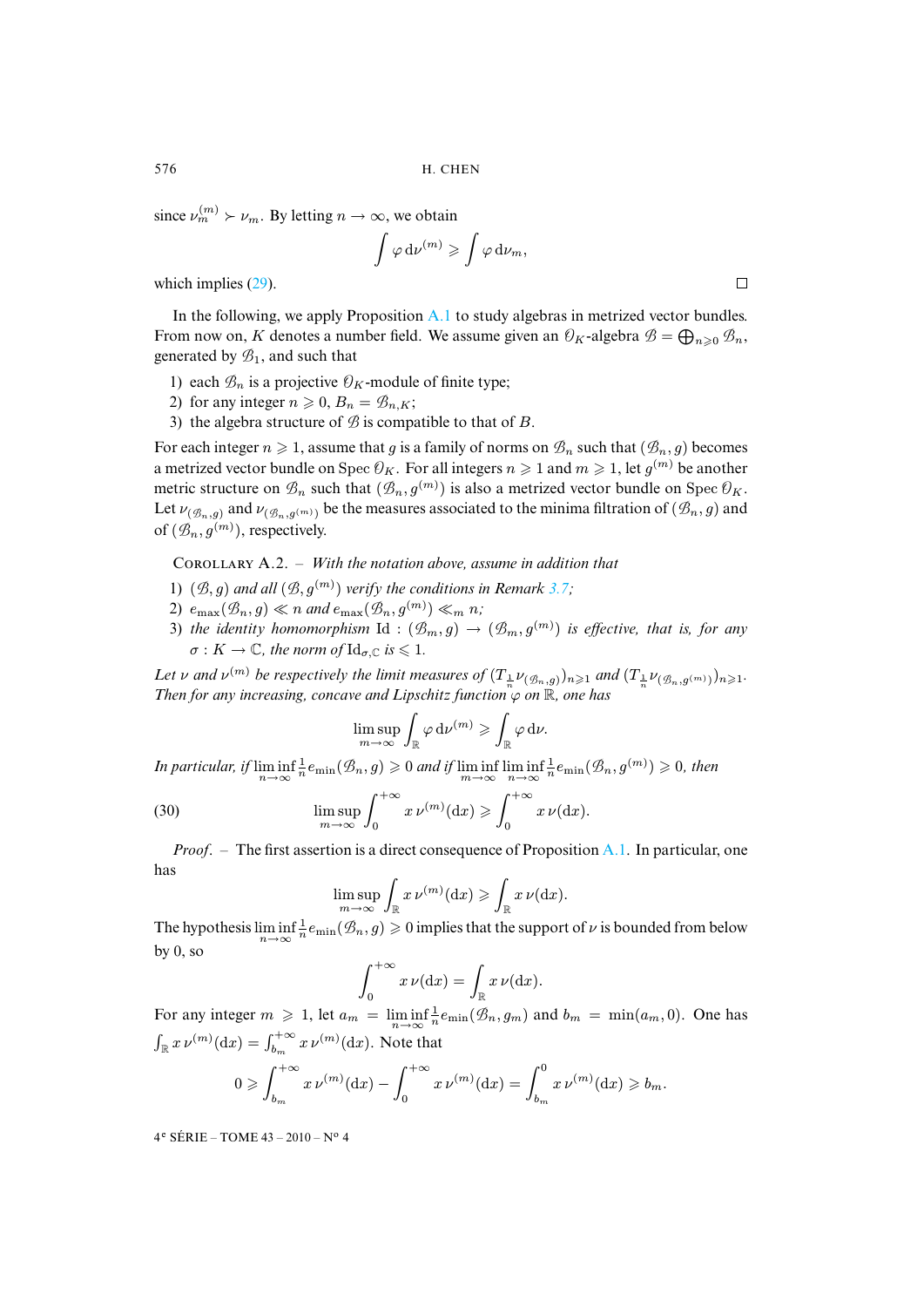<span id="page-23-4"></span>As  $b_m$  converges to 0 when  $m \to \infty$ , we obtain (30).

## **REFERENCES**

- <span id="page-23-16"></span>[1] S. BOUCKSOM, C. FAVRE, M. JONSSON, Differentiability of volumes of divisors and a problem of Teissier, *J. Algebraic Geom.* **18** (2009), 279–308.
- <span id="page-23-11"></span>[\[2\]](http://smf.emath.fr/Publications/AnnalesENS/4_43/html/ens_ann-sc_43_4.html#3) N. B, *Éléments de mathématique. Fasc. XIII. Livre VI: Intégration. Chapitres 1, 2, 3 et 4: Inégalités de convexité, espaces de Riesz, mesures sur les espaces* localement compacts, prolongement d'une mesure, espaces L<sup>p</sup>, Hermann, 1965.
- <span id="page-23-5"></span><span id="page-23-1"></span>[3] H. CHEN, Convergence des polygones de Harder-Narasimhan, to appear in *Mémoires de la SMF*.
- <span id="page-23-6"></span>[4] J.-P. DEMAILLY, L. EIN, R. LAZARSFELD, A subadditivity property of multiplier ideals, *Michigan Math. J.* **48** (2000), 137–156.
- [5] L. EIN, R. LAZARSFELD, M. MUSTAȚĂ, M. NAKAMAYE, M. POPA, Asymptotic invariants of line bundles, *Pure Appl. Math. Q.* **1** (2005), 379–403.
- <span id="page-23-0"></span>[6] L. EIN, R. LAZARSFELD, M. MUSTAȚĂ, M. NAKAMAYE, M. POPA, Restricted volumes and base loci of linear series, *Amer. J. Math.* **131** (2009), 607–651.
- <span id="page-23-17"></span><span id="page-23-14"></span>[7] T. FUJITA, Approximating Zariski decomposition of big line bundles, *Kodai Math. J.* **17** (1994), 1–3.
- <span id="page-23-3"></span>[8] É. G, Pentes des fibrés vectoriels adéliques sur un corps global, *Rend. Semin. Mat. Univ. Padova* **119** (2008), 21–95.
- <span id="page-23-7"></span>[9]  $H.$  GILLET, C. SOULÉ, On the number of lattice points in convex symmetric bodies and their duals, *Israel J. Math.* **74** (1991), 347–357.
- <span id="page-23-8"></span>[10] R. L, *Positivity in algebraic geometry. II*, Ergebnisse Math. Grenzg. **49**, Springer, 2004.
- <span id="page-23-9"></span>[11] R. LAZARSFELD, M. MUSTATĂ, Convex bodies associated to linear series, *Ann. Sci. Éc. Norm. Supér.* **42** (2009), 783–835.
- [12] A. MORIWAKI, Arithmetic height functions over finitely generated fields, *Invent. Math.* **140** (2000), 101–142.
- <span id="page-23-13"></span>[13] A. M, Continuity of volumes on arithmetic varieties, *J. Algebraic Geom.* **18** (2009), 407–457.
- <span id="page-23-10"></span>[14] A. M, Continuous extension of arithmetic volumes, *Int. Math. Res. Not.* **2009** (2009), 3598–3638.
- <span id="page-23-2"></span>[15] A. O, Brunn-Minkowski inequality for multiplicities, *Invent. Math.* **125** (1996), 405–411.
- [16] R. RUMELY, C. F. LAU, R. VARLEY, Existence of the sectional capacity, Mem. Amer. Math. Soc. **145**, 2000.
- <span id="page-23-15"></span><span id="page-23-12"></span>[\[17\]](http://smf.emath.fr/Publications/AnnalesENS/4_43/html/ens_ann-sc_43_4.html#19) S. TAKAGI, Fujita's approximation theorem in positive ch[aracteristics,](http://arxiv.org/abs/0811.0226) *J. Math. Kyoto Univ.* **47** (2007), 179–202.
- [18] X. Y, Big line bundles over arithmetic varieties, *Invent. Math.* **173** (2008), 603–649.
- [19] X. YUAN, On volumes of arithmetic line bundles, preprint arXiv:0811.0226.

ANNALES SCIENTIFIQUES DE L'ÉCOLE NORMALE SUPÉRIEURE

 $\Box$